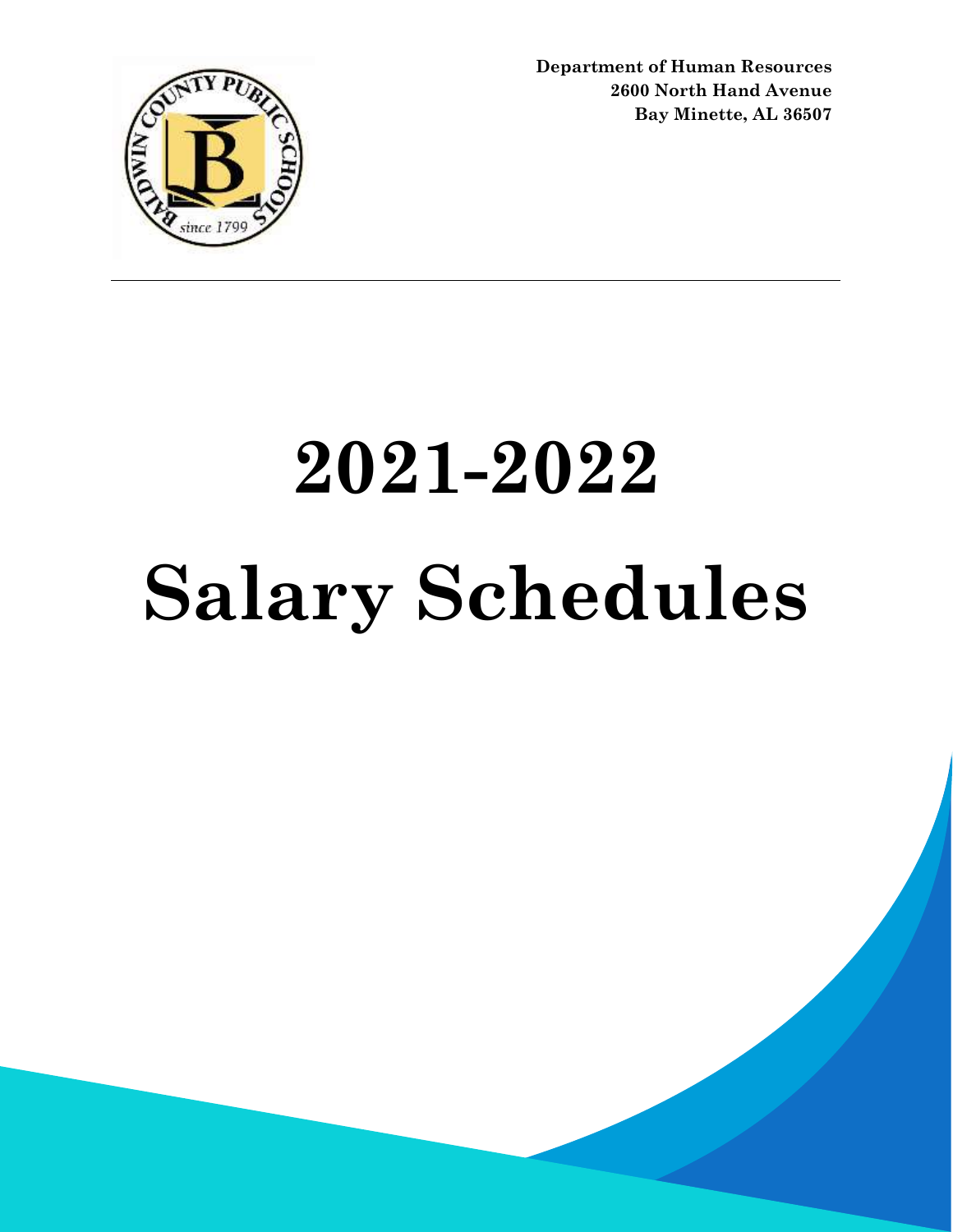#### **BALDWIN COUNTY BOARD OF EDUCATION** Bay Minette, Alabama

## 2021-2022 SALARY SCHEDULES

## **TABLE OF CONTENTS**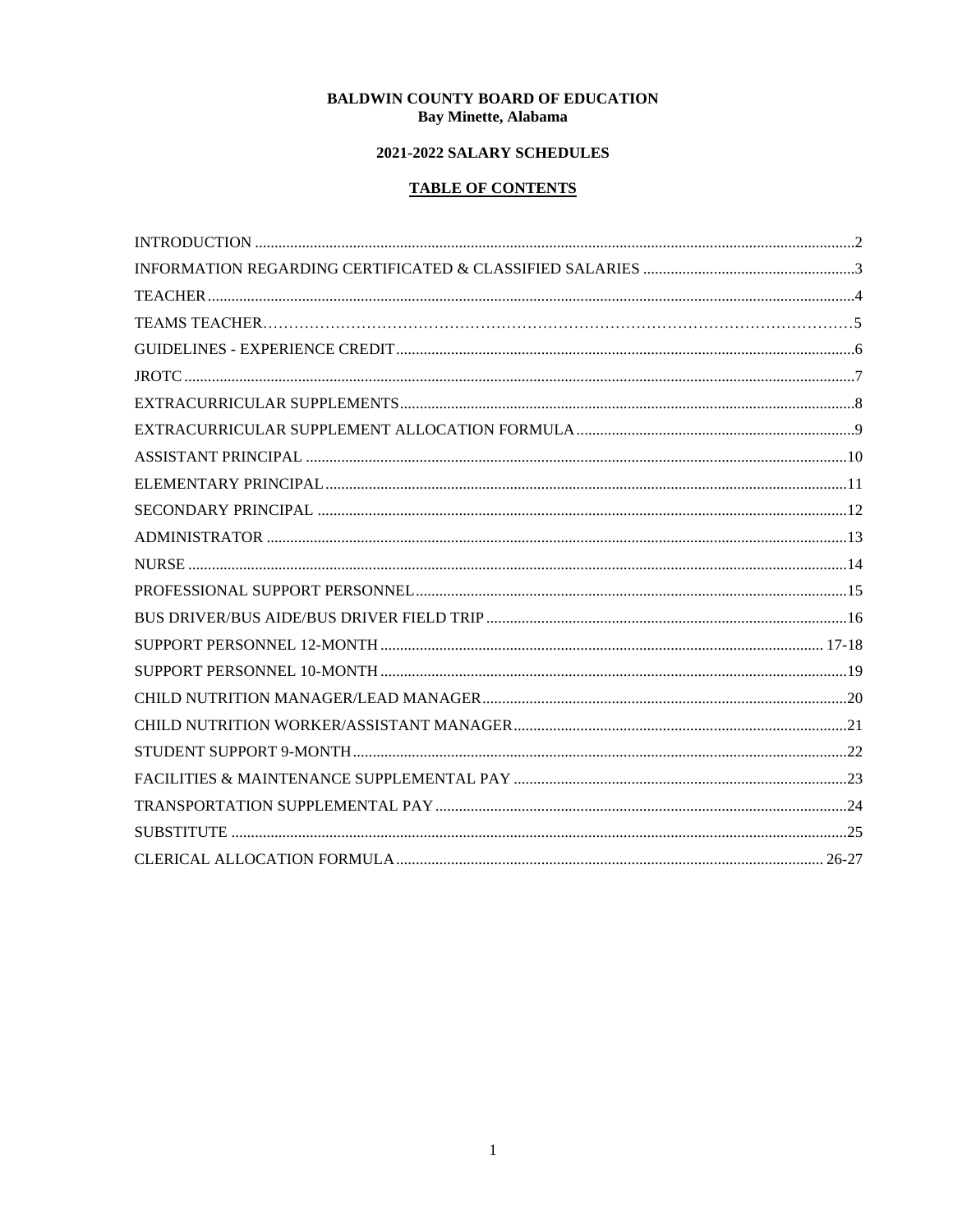#### 2021-2022 **BALDWIN COUNTY BOARD OF EDUCATION** INTRODUCTION

The 2021-2022 Salary Schedule provides a uniform and equitable payment of wages for services rendered by certificated and classified employees. Certificated employees must possess a valid Alabama Teacher's Certificate or be eligible for a waiver from the State Department of Education. Classified personnel include all support employees who do not work as certificated employees.

The salary schedule of the Baldwin County Board of Education as set forth herein is predicated upon a school calendar that includes 180 instructional days or the hourly equivalent and the number of employee work days as set forth in contract days below. In the event the number of instructional days is reduced as a result of legislative enactment, the Board reserves the right and ability to make corresponding reductions to the number of work days for Board employees together with a prorated reduction in compensation. Similarly, if as a consequence of legislative enactment the number of employee work days is reduced, the Board reserves the right and ability to reduce compensation on a prorated basis for all affected employees. In no event will any employee whose pay is subject to a state minimum salary schedule be paid less than the applicable state minimum salary schedule.

The employee shall be responsible for insuring the correctness of his/her records. Errors attributable to the board may be corrected for the current school term and the two preceding years, as appropriate. Errors not attributable to the board may be corrected for the current school term only.

#### **CONTRACT DAYS & PAY SCHEDULES**

Annual salaries for the indicated months of employment are based on the following numbers of working days per scholastic year:

|                                       | <b>Monthly Pay Schedules</b> | *Semi-Mo Pay Schedules     |
|---------------------------------------|------------------------------|----------------------------|
| Nine-Month Employees  182/185/187/189 | September $30 -$ August 31   | September $15 -$ August 31 |
|                                       | August $31 - July 31$        | August $31 -$ August 15    |
| Eleven-Month Employees 222            | August $31 -$ July 31        | August $15 -$ July 31      |
| Twelve-Month Employees 242            | July $31 -$ June 30          | July $15 -$ June 30        |

For payroll purposes, annual salaries will be divided into twelve (12) equal payments. Beginning the 2021-2022 school year, all new classified employees will be paid on the above monthly pay schedule. Existing classified employees will continue to be paid per the semi-monthly pay schedule.

**\* Classified employees will have the option to be paid monthly at the beginning of their 2021-2022 contract period.**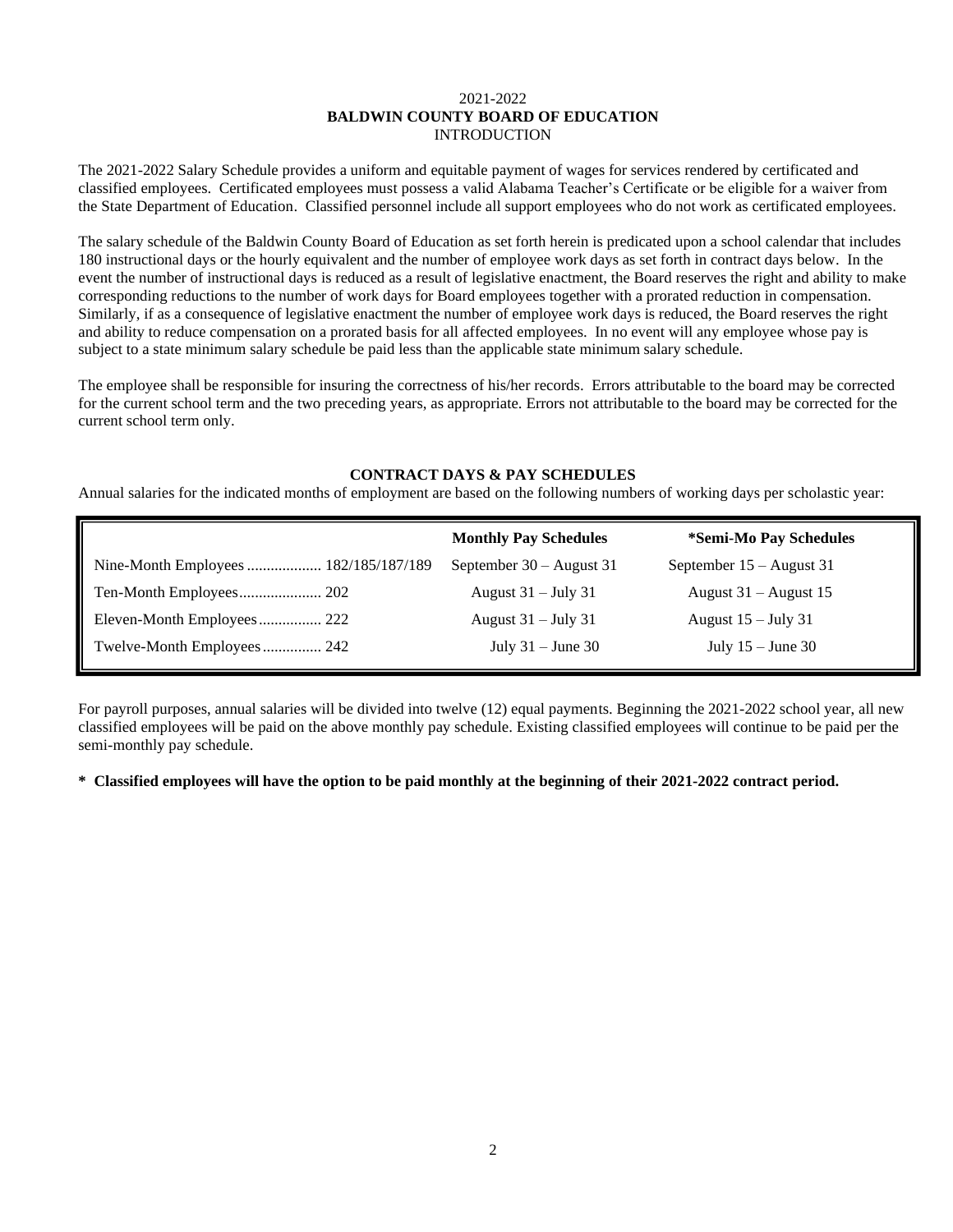#### **2021-2022 BALDWIN COUNTY BOARD OF EDUCATION**

#### **INFORMATION REGARDING CERTIFICATED SALARIES**

Teachers will be placed on the appropriate step of the Teachers/TEAMS Salary Schedule.

Certificated employees will be paid at the level of their highest earned degree from a regionally accredited institution upon proper documentation of that degree (i.e. an **official** transcript showing the date of conferral) and verification of that degree by the Alabama State Department of Education. It should be noted that State Department reviews for higher degree are only performed for individuals with current valid Alabama certification.

Teachers holding career and technical education certificates endorsed in technical education or healthcare science and technology shall be paid at the appropriate degree equivalency in accordance with Rule 290-3-2.

EDD/PHD compensation for employees not paid from the teacher's salary schedule is the AA salary at the appropriate level of experience plus \$4,059 annual supplement.

In cases of less than full time employment, an appropriate full-time annual salary may be adjusted by deriving an annual salary using the ratio of number of hours per day with 6.5 hours being a full day.

In cases where salaries are affected due to enrollment decrease, the enrollment will be reviewed in May of each year to determine if salaries for the upcoming school year will need to be redlined. In cases where enrollment has increased based on the 20-day attendance report, salaries will be reviewed and adjusted accordingly retroactive to the 1<sup>st</sup> day of the current school contract year.

Employees hired prior to January 1 of the calendar year or who work 50% or more of their employee calendar year will receive the appropriate step increase at the beginning of the subsequent school year.

#### **INFORMATION REGARDING CLASSIFIED SALARIES**

Employees with a bachelor's degree on Ranks C, E, F, FP, G, GM, H, I, J, K L, or P will receive an additional \$222 monthly supplement for each month employed. Employees with a master's degree or higher on Ranks C, E, F, FP, G, GM, H, I, J, K, L, or P will receive an additional \$242 monthly supplement for each month employed. In addition, employees with an earned bachelor's degree or higher on Ranks C, E, F, FP, G, GM, or P will be paid at Step 6 of that salary schedule. All degrees must be earned from a regionally accredited institution and be verified with an **official** transcript reflecting the degree conferral. Supplements will be prorated for less than full time employment. Social Workers, Occupational & Physical Therapists & RNs, with earned master's degree from a regionally accredited institution may be placed on the appropriate Social Worker, OT, PT & RN, Master's salary schedule.

Employees moving from a lower salary schedule rank to a higher rank may begin at the first step that would not present an immediate within system decrease. New hires will be placed on Step NEW. Step placement will be lateral when moving from one salary schedule rank to another of equal or lower rank. RN/LPNs are placed on a step equal to applicable verified public K-12 experience as a school nurse. Coaching supplements will be assigned as stipulated herein. Ranks  $A - L$  are ordered lowest to highest with Rank P following Rank H.

In cases where salaries are affected due to enrollment decrease, the enrollment will be reviewed in May of each year to determine if salaries for the upcoming school year will need to be redlined. In cases where enrollment has increased based on the 20-day attendance report, salaries will be reviewed and adjusted accordingly retroactive to the 1st day of the current school contract year.

Full time equivalents for indicated positions are as follows:

| Position                             | Hours/Dav | Position                                          | <b>Hours/Day</b> |
|--------------------------------------|-----------|---------------------------------------------------|------------------|
| <b>Bus Driver</b>                    | N/A       | RN/LPN/Preschool Aide                             | 74<br>ا          |
| $CNP - Worker/Asst Manager/Manager$  | 6.5       | Bus Aide                                          |                  |
| Clerical/Custodial/Maintenance/Admin |           | <b>Other Student Support Classified Personnel</b> |                  |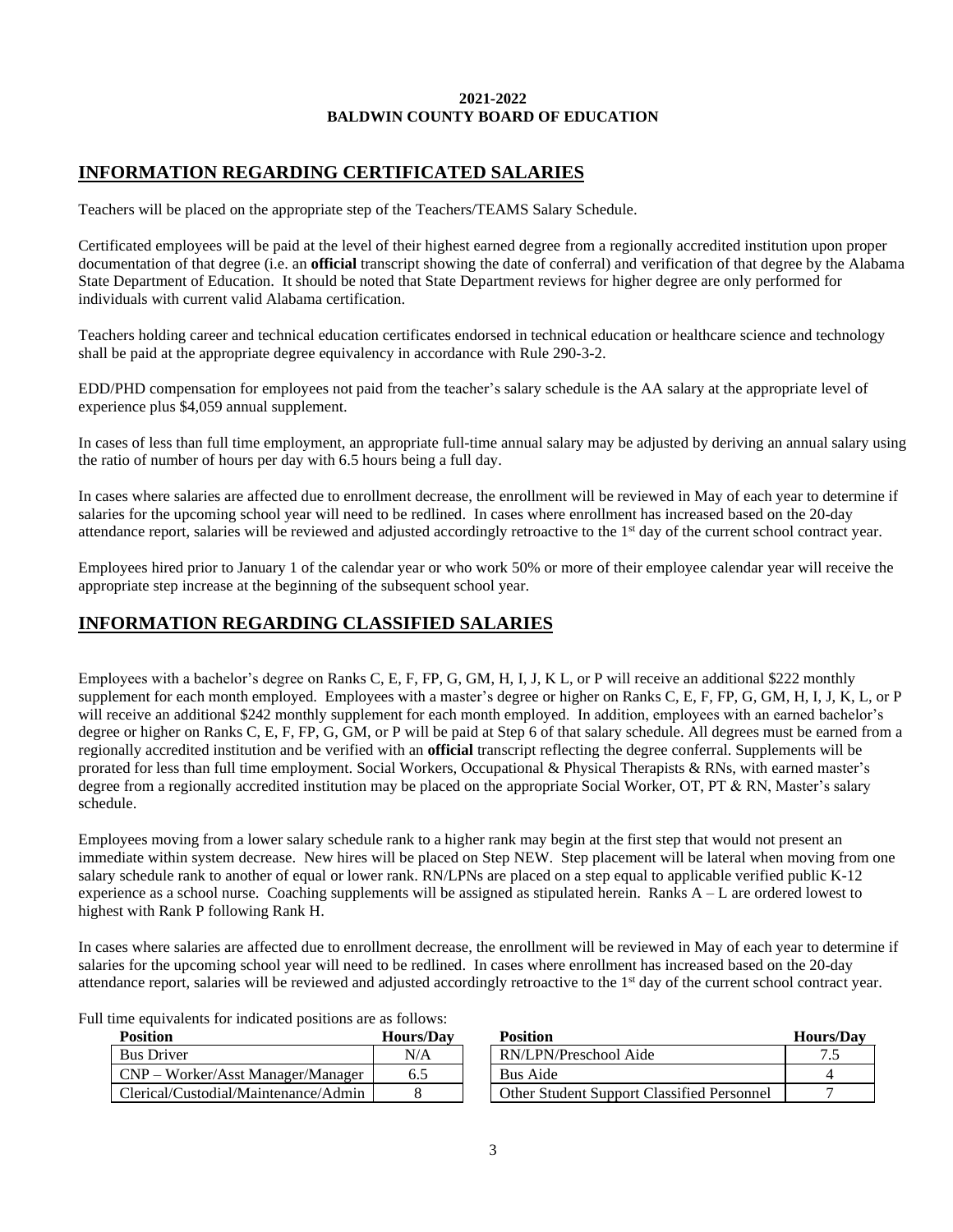#### 2021-2022 **BALDWIN COUNTY BOARD OF EDUCATION** TEACHER SALARY SCHEDULE

|            | Yrs            |        |        | <b>Bachelor/Non-Degree</b>         |        |         |          | <b>Master</b>     |          |
|------------|----------------|--------|--------|------------------------------------|--------|---------|----------|-------------------|----------|
|            | Exp            |        |        | 9-Month 10-Month 11-Month 12-Month |        | 9-Month |          | 10-Month 11-Month | 12-Month |
| <b>NEW</b> | $\Omega$       | 43,555 | 47,049 | 51,708                             | 56,367 | 50,088  | 54,106   | 59,463            | 64,820   |
| Step 1-2   | $1-2$          | 43,555 | 47,049 | 51,708                             | 56,367 | 50,088  | 54,106   | 59,463            | 64,820   |
| $3 - 5$    | $3 - 5$        | 47,909 | 51,752 | 56,907                             | 62,034 | 55,097  | 59,517   | 65,409            | 71,301   |
| $6 - 8$    | $6 - 8$        | 50,008 | 54,020 | 59,369                             | 64,718 | 57,510  | 62,123   | 68,274            | 74,422   |
| $9 - 11$   | $9-11$         | 50,995 | 55,086 | 60,541                             | 65,996 | 58,652  | 63,357   | 69,269            | 75,422   |
| $12 - 14$  | $12 - 14$      | 52,020 | 56,193 | 61,758                             | 67,332 | 59,819  | 64,618   | 71,015            | 76,788   |
| $15 - 17$  | $15 - 17$      | 53,060 | 57,316 | 62,993                             | 68,668 | 61,015  | 65,910   | 72,345            | 78,543   |
| 18-20      | 18-20          | 54,118 | 58,459 | 64,249                             | 70,037 | 62,235  | 67,227   | 73,883            | 79,810   |
| $21 - 23$  | 21-23          | 55,200 | 59,628 | 65,533                             | 71,438 | 63,442  | 68,531   | 75,316            | 81,358   |
| $24 - 26$  | $24 - 26$      | 56,306 | 60,823 | 66,846                             | 72,869 | 64,749  | 69,943   | 76,868            | 83,034   |
| 27         | 27             | 57,436 | 62,044 | 68,188                             | 74,331 | 66,049  | 71,347   | 78,411            | 84,701   |
|            |                |        |        |                                    |        |         |          |                   |          |
|            | <b>Yrs</b>     |        |        | 6-Year                             |        |         |          | <b>Doctoral</b>   |          |
|            | Exp            |        |        | 9-Month 10-Month 11-Month 12-Month |        | 9-Month | 10-Month | 11-Month          | 12-Month |
| <b>NEW</b> | $\overline{0}$ | 54,011 | 58,343 | 64,119                             | 69,896 | 57,928  | 62,580   | 68,775            | 74,972   |
| Step 1-2   | $1-2$          | 54,011 | 58,343 | 64,119                             | 69,869 | 57,928  | 62,580   | 68,775            | 74,972   |
| $3 - 5$    | $3 - 5$        | 59,407 | 64,172 | 70,526                             | 76,880 | 63,720  | 68,837   | 75,652            | 82,468   |
| $6 - 8$    | $6 - 8$        | 62,025 | 67,001 | 73,635                             | 80,269 | 66,510  | 71,851   | 78,964            | 86,079   |

9-11 9-11 63,257 68,330 75,095 81,861 67,831 73,278 80,532 87,788 12-14 12-14 64,518 69,692 76,592 83,493 69,183 74,738 82,137 89,538 15-17 15-17 65,805 71,083 78,120 85,158 70,565 76,231 83,778 91,327 18-20 18-20 67,123 72,506 79,684 86,864 71,975 77,755 85,452 93,152 21-23 21-23 68,463 73,954 81,275 88,598 73,419 79,315 87,167 95,020 24-26 24-26 69,841 75,442 82,911 90,381 74,885 80,898 88,907 96,918 27 27 71,235 76,948 84,566 92,185 76,387 82,521 90,690 98,612

This schedule applies to the following categories of employees in positions requiring current valid Alabama educator certification: Audiologists; Behavioral Consultants; Counselors; Curriculum Leader; Educational Diagnosticians; Evaluators; Librarians; Psychometrists; Reading Coaches; Speech Pathologists; Speech Path Assistants; Teachers; Technology Facilitators and other certificated personnel. This schedule reflects 100% (or more) of the State Minimum Salary Schedule for the corresponding years of experience.

#### **Lead Psychometrist Annual Supplement - \$3,822**

FOR INFORMATION REGARDING CERTIFICATED SALARY SCHEDULES, PLEASE SEE PAGES 2 & 3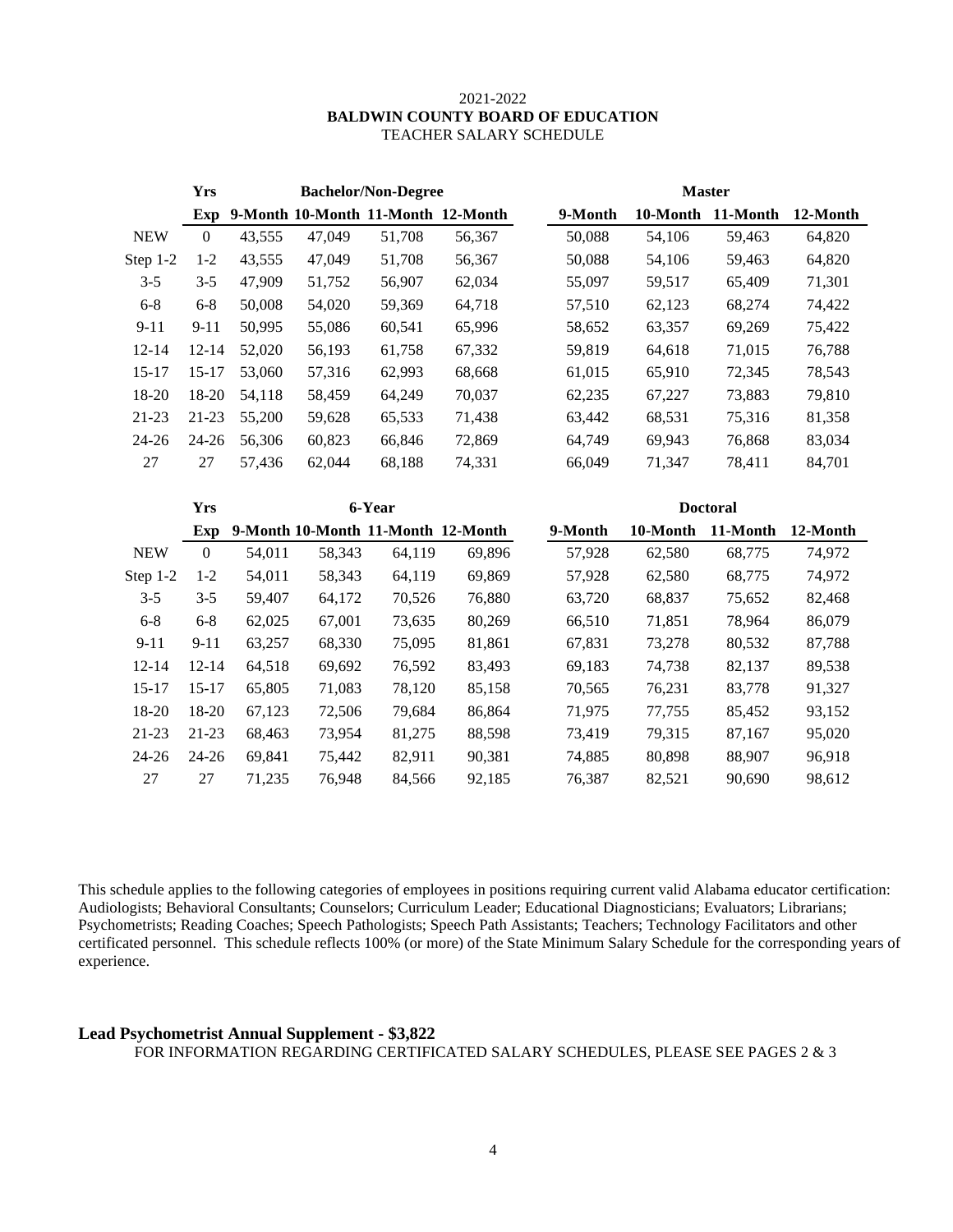#### 2021-2022 **BALDWIN COUNTY BOARD OF EDUCATION** TEAMS TEACHER SALARY SCHEDULE

**Yrs**

|                | 119            |                 |               |        |                 |
|----------------|----------------|-----------------|---------------|--------|-----------------|
|                | <b>Exp</b>     | <b>Bachelor</b> | <b>Master</b> | 6-Year | <b>Doctoral</b> |
| <b>New</b>     | $\theta$       | 48,782          | 55,313        | 59,235 | 63,154          |
| Step 1         | 1              | 52,221          | 60,054        | 64,754 | 69,457          |
| $\overline{2}$ | $\overline{2}$ | 55,011          | 63,260        | 68,230 | 73,162          |
| 3              | 3              | 56,620          | 65,112        | 70,226 | 75,304          |
| $\overline{4}$ | $\overline{4}$ | 58,273          | 67,012        | 72,276 | 77,502          |
| 5              | 5              | 59,968          | 68,963        | 74,379 | 79,758          |
| 6              | 6              | 61,709          | 70,964        | 76,540 | 82,073          |
| 7              | 7              | 63,496          | 73,020        | 78,755 | 84,449          |
| 8              | 8              | 64,776          | 74,479        | 80,330 | 86,139          |
| 9              | 9              | 66,061          | 75,970        | 81,936 | 87,861          |
| 10             | 10             | 67,501          | 77,109        | 83,165 | 89,179          |
| 11             | 11             | 68,057          | 78,266        | 84,413 | 90,516          |
| $12 - 14$      | $12 - 14$      | 69,078          | 79,440        | 85,679 | 91,874          |
| $15-17$        | $15 - 17$      | 70,119          | 80,637        | 86,969 | 93,259          |
| 18-20          | 18-20          | 71,180          | 81,857        | 88,287 | 94,670          |
| 21-23          | 21-23          | 72,623          | 83,103        | 89,629 | 96,110          |
| 24-26          | 24-26          | 73,367          | 84,372        | 90,999 | 97,579          |
| 27             | $27+$          | 74,493          | 85,668        | 92,396 | 99,077          |

In accordance with the Teacher Excellence and Accountability for Mathematics and Science (TEAMS) Salary Schedule Program, Act 2021-340, in order to be eligible for placement on the TEAMS salary schedule, a teacher of mathematics and/or science must apply to the program, meet the required qualifications, and agree to the contract terms for employment.

All teachers employed under a TEAMS contract are required to be employed on a 189 day contract with the local board.

Participating teachers employed under a TEAMS contract shall **not** attain continuing service status in regards to the above TEAMS salaries or positions, or any other previously earned position or status of employment with the Board. In accordance with the TEAMS bill, any teacher who elects to participate in the TEAMS program with the Board shall be deemed to have voluntarily relinquished his or her status and protections under the Students First Act of 2011, Chapter 24C of Title 16, Code of Alabama 1975.

TEAMS Hard to Staff Salary Supplement – In accordance with the TEAMS Act, participating teachers may be eligible for certain hard-to-staff supplements. The hard-to-staff supplement shall be five thousand dollars (\$5,000) per year. To qualify for the hard-tostaff supplement, a participating teacher shall teach in a school designated as hard-to-staff by the Alabama State Department of Education. All TEAMS hard-to-staff supplements are for one year only and are not included when base salary is computed. All TEAMS hard-to-staff supplements will be prorated over the applicable monthly pay schedule. No continuing service status in the supplement is implied or should be assumed by the individual receiving the supplement. In the event a participating TEAMS teacher is transferred, in accordance with the Teacher's contract, to a location or school that is not designated as a hard-to-staff school by the Alabama State Department of Education, the Teacher will no longer have a right or entitlement to the hard-to-staff supplement. The Board reserves the right to recoup from the employee's pay, all sums paid but not earned as the circumstances require.

#### FOR INFORMATION REGARDING CERTIFICATED SALARY SCHEDULES, PLEASE SEE PAGES 2 & 3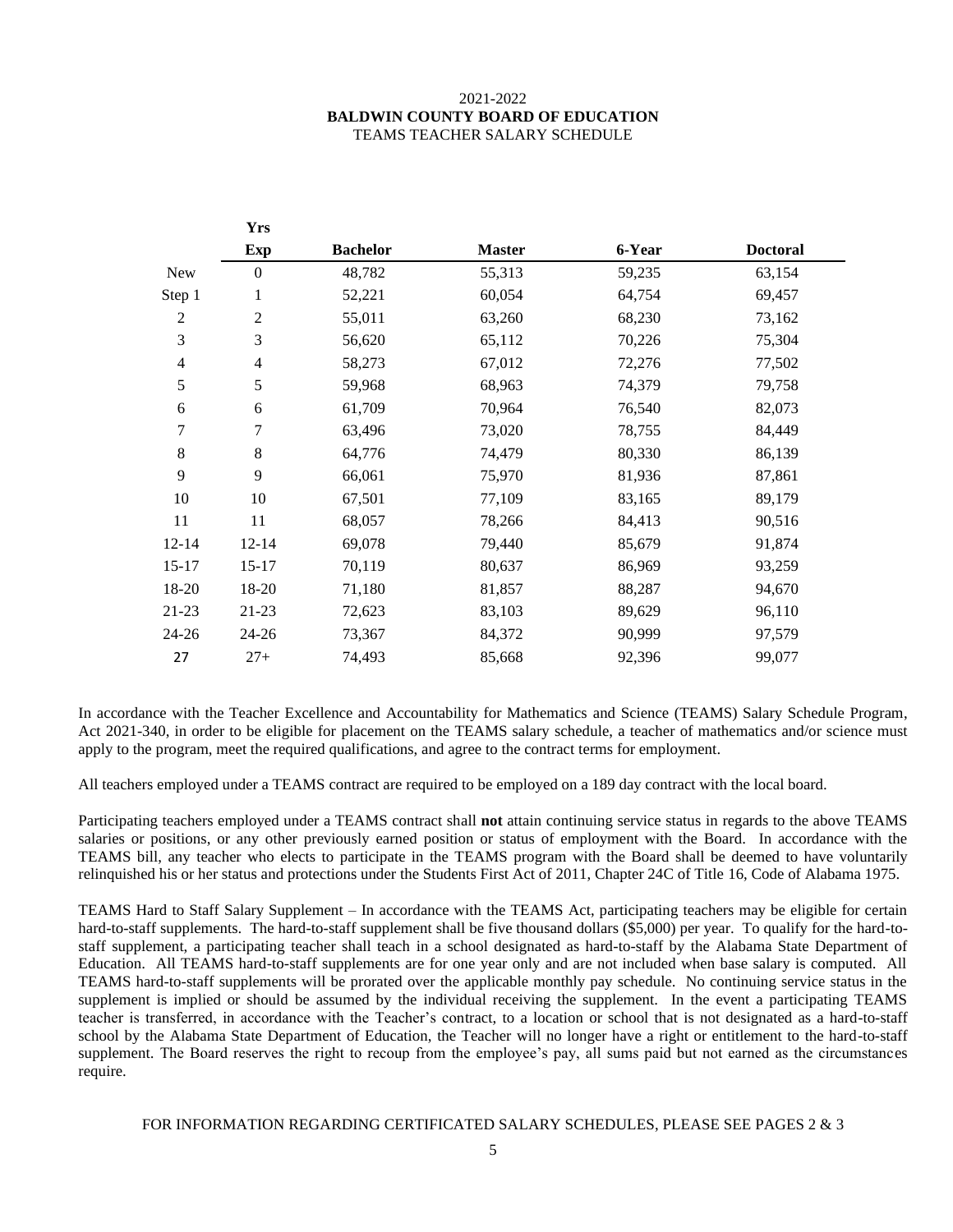#### 2021-2022 **BALDWIN COUNTY BOARD OF EDUCATION** GUIDELINES - EXPERIENCE CREDIT

Experience credit is provided in accordance with the following guidelines:

#### CERTIFICATED:

1. Experience credit shall be given for teaching full-time under contract in secondary and postsecondary public schools registered with their state's department of education or in regionally accredited private schools.

2. It shall be the sole responsibility of each employee to complete the experience credit verification process for all eligible prior employers. Upon employee request, verification forms will be furnished to the employee by the Human Resources Office. The Board does not track the processing of employment verification with prior employers.

3. Upon an employee's completion of the verification process, the employee shall receive experience credit for verified teaching experience toward step raises. In the event an employee begins employment with the Board prior to completing the verification process, the employee will, upon completion of the verification process, be given retroactive experience credit for the current school year only. In no event will an employee's failure to complete the verification process entitle the employee to receive experience credit for prior school years, nor will it be considered an error as provided for on page three (3) herein.

#### PRINCIPALS AND ASSISTANT PRINCIPALS:

1. Experience credit shall be given for full-time administrative experience in secondary and postsecondary public schools registered with their state's department of education or in regionally accredited private schools.

2. It shall be the sole responsibility of each employee to complete the experience credit verification process for all eligible prior employers. Upon employee request, verification forms will be furnished to the employee by the Human Resources Office. The Board does not track the processing of employment verification with prior employers.

3. Upon the principal's/assistant principal's completion of the verification process, the principal/assistant principal shall receive experience credit for verified administrative experience toward step raises. In the event the principal/assistant principal begins employment with the Board prior to completing the verification process, the principal/assistant principal will, upon completion of the verification process, be given retroactive experience credit for the current school year only. In no event will a principal's/assistant principal's failure to complete the verification process entitle the principal/assistant principal to receive experience credit for prior school years, nor will it be considered an error as provided for on page three (3) herein.

#### NURSING:

1. Credit shall be given for full-time nursing, in public K-12 schools and a nurse shall receive credit toward step raises for the school experience verified in accordance with the procedures set forth above.

2. Experience shall be credited only from those public schools registered with their state's department of education. 3. The nurse shall be responsible for furnishing proof to establish experience credit. Forms shall be furnished by the Human Resources Office.

#### COACHING:

1. New coaches with three or more years of public/private school coaching experience may be placed on Step 1 of the Extracurricular Supplement Salary Schedule. Verification of school coaching experience is required. It shall be the sole responsibility of each employee to complete the BCBOE Coaching Experience Verification Form for all eligible prior coaching experience. Coaching experience does not qualify for teaching experience credit.

FOR INFORMATION REGARDING CERTIFICATED & CLASSIFIED SALARY SCHEDULES, PLEASE SEE PAGES 2 & 3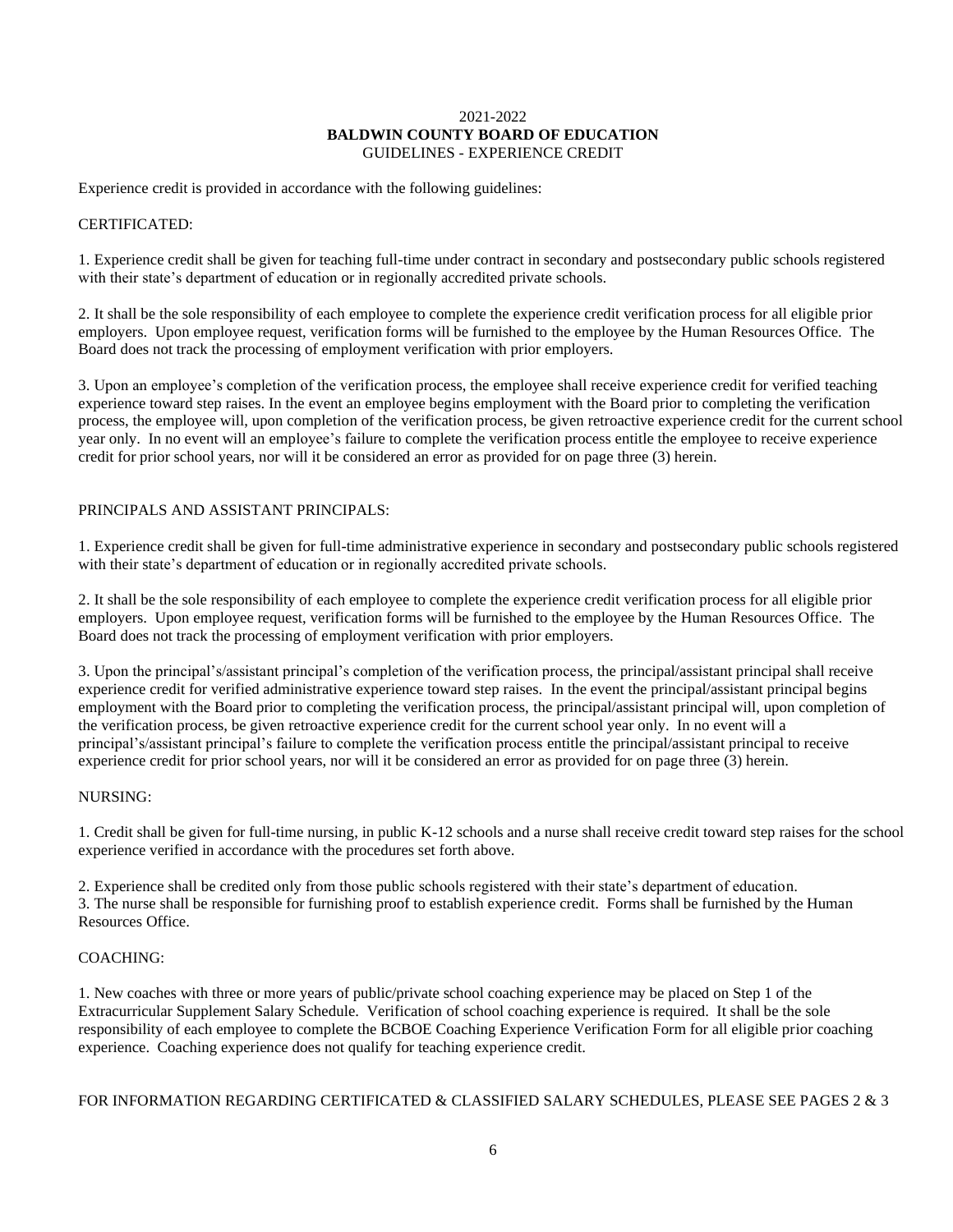#### 2021-2022 **BALDWIN COUNTY BOARD OF EDUCATION** JROTC SALARY SCHEDULE

JROTC instructors' salaries will be paid in accordance with ROTC Minimum Instructor Pay (MIP) information and they will receive either a 10-month or 11-month contract. Changes in active duty and retired pay affects an instructor's MIP. If there is an increase in either local and/or state salaries or the federal salary reimbursement, the JROTC instructor's salary will be recalculated to reflect such adjustments. This new calculation could result in a change of salary.

Although JROTC instructors are expected to conduct several simultaneous extracurricular activities such as drill teams, rifle teams, sabre teams, color guards, honor guards, model military and technological clubs, school service activities, community service activities, etc., no additional supplement will be paid for these activities. These activities are essential functions of the position.

#### FOR INFORMATION REGARDING CERTIFICATED SALARY SCHEDULES, PLEASE SEE PAGES 2 & 3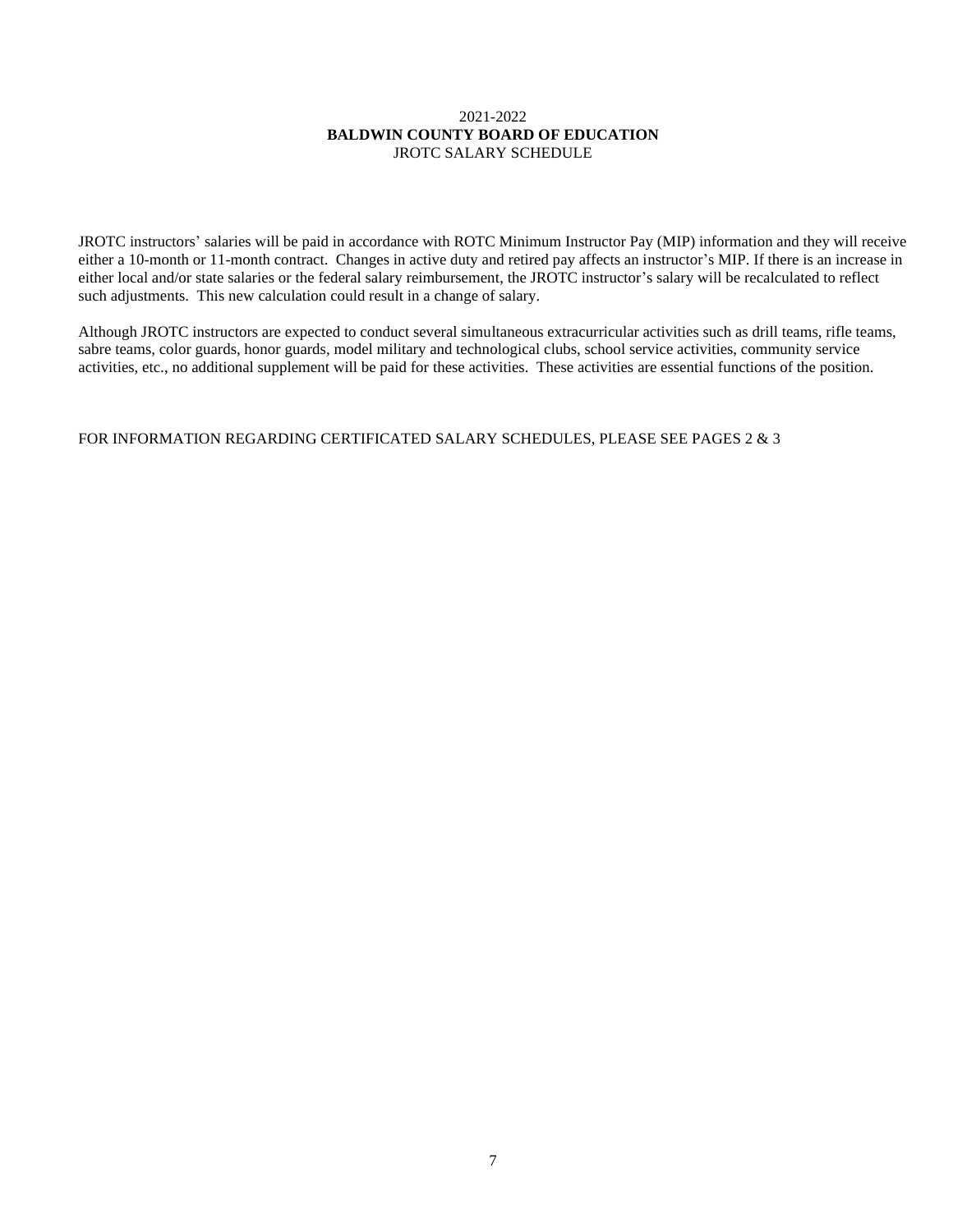#### 2021-2022 **BALDWIN COUNTY BOARD OF EDUCATION** EXTRACURRICULAR SUPPLEMENT SALARY SCHEDULE

Supplements are for one year only and are not included when base salary is computed. The principal must recommend a particular individual for a specific supplement each school year or athletic season; no continuing service status in the supplement position is implied or should be assumed by the individual receiving a supplement. Paid leave days are neither earned, nor accrued in a supplemental position. Employees in administrative positions shall not receive athletic supplements. New coaches with three or more years of public/private school coaching experience may be placed on Step 1. Verification of school coaching experience is required in accordance with the verification process set forth on page five (5 of the Guidelines – Experience Credit for Coaching herein.

#### **HIGH SCHOOLS**

|                                                            |        | \$2,454 |
|------------------------------------------------------------|--------|---------|
| <b>Band Auxiliary</b> \$9,450 – may be utilized as desired | Step 1 | \$3,682 |

**Athletic Director/Head Football Coach**................................................. **\$**10,432 Plus Twelve Months Employment.

The Athletic Director/Head Football Coach shall carry year-round responsibilities, including the general coordination of the athletic program in keeping with responsibilities delegated by the principal.

|                               |         |                    |                                                                                      |                      | \$4,909            |
|-------------------------------|---------|--------------------|--------------------------------------------------------------------------------------|----------------------|--------------------|
|                               | Step 1  | \$7,099            |                                                                                      | Step 1               | \$6,749            |
|                               |         | \$3,682            |                                                                                      |                      | \$3.682            |
|                               | Step 1  | \$5,523            |                                                                                      |                      | \$4,909            |
|                               |         |                    | <b>Volleyball &amp; Flag Football</b>                                                |                      |                    |
|                               |         | \$1.841            | Varsity Assistant - Baseball, Soccer,  NEW                                           |                      | \$1,229            |
| Swimming, Tennis, Wrestling & | Step 1  | \$3,068            | Basketball, Cheerleading, Softball,                                                  | Step 1               | \$1,841            |
| <b>Outdoor Track</b>          |         |                    | Outdoor Track, Volleyball, Wrestling &<br><b>Flag Football</b>                       |                      |                    |
|                               |         | \$1,229            |                                                                                      |                      | \$921              |
|                               | Step 1  | \$1,841            |                                                                                      | Step 1               | \$1,229            |
|                               |         |                    |                                                                                      |                      |                    |
|                               | Step 1  | \$1,841<br>\$2,454 | JV - Baseball, Basketball, JH Track  NEW<br>Football, Soccer, Softball, & Volleyball |                      | \$1,229<br>\$1,841 |
|                               |         |                    |                                                                                      | Step 1               |                    |
|                               |         |                    | JV Assistant - Baseball, Basketball,  NEW                                            |                      | \$736              |
| <b>Athletic Trainer</b>       | \$1.638 |                    | Soccer, Softball, & Volleyball                                                       | Step 1               | \$921              |
|                               |         |                    |                                                                                      |                      |                    |
|                               |         | \$921              |                                                                                      |                      | \$1,841            |
|                               | Step 1  | \$1,229            |                                                                                      | Step 1               | \$2,454            |
| <b>MIDDLE SCHOOLS</b>         |         |                    |                                                                                      |                      |                    |
|                               |         | \$2,454            | <b>Football</b> $$6,137$ – may be utilized as desired                                |                      |                    |
|                               | Step 1  | \$3,682            |                                                                                      |                      |                    |
|                               |         | \$1,229            | 7 <sup>th</sup> Gr Basketball & 7 <sup>th</sup> Gr Volleyball  NEW                   |                      | \$736              |
|                               | Step 1  | \$1,841            |                                                                                      | Step 1               | \$921              |
|                               |         | \$1,229            | <b>Track &amp; Cross Country</b>                                                     |                      | \$736              |
|                               | Step 1  | \$1,841            |                                                                                      | NEW<br>Step 1        | \$921              |
|                               |         |                    |                                                                                      |                      |                    |
|                               |         | \$921              |                                                                                      |                      | \$1,841            |
|                               | Step 1  | \$1,229            |                                                                                      | Step 1               | \$2,454            |
|                               |         | \$1,229            | <b>Academic Advisor</b>                                                              | $800+$ students      | \$1.841            |
|                               | Step 1  | \$1,841            |                                                                                      | $500 - 799$ students | \$1,472            |
|                               |         |                    |                                                                                      | $225 - 499$ students | \$1,104            |

Principals shall assign yearly coaching assignments on an equitable basis. Supplements may be utilized as desired based upon the percent of the total unit allocation upon the recommendation of the Athletic Director and approval of the principal. All coaching personnel are expected to coach in the sport in which they are assigned and perform athletic duties throughout the school year. All assistant coaches will be expected to have non-active coaching responsibilities in other sports, such as, but not limited to, timer, judges, ticket seller or taker, transportation of or supervision of non-players, etc., as the need or occasion may arise. In the event an employee is paid a supplement under circumstances where the employee fails to perform, in whole or in part, the related duties, the Board shall recoup from the employee's pay, all sums paid but not earned, as the circumstances require. This includes occasions where the employee is placed on administrative leave by the Superintendent, and the employee does not perform supplemental duties. Athletic Supplement allocation formulas can be found on page 8 of the salary schedule.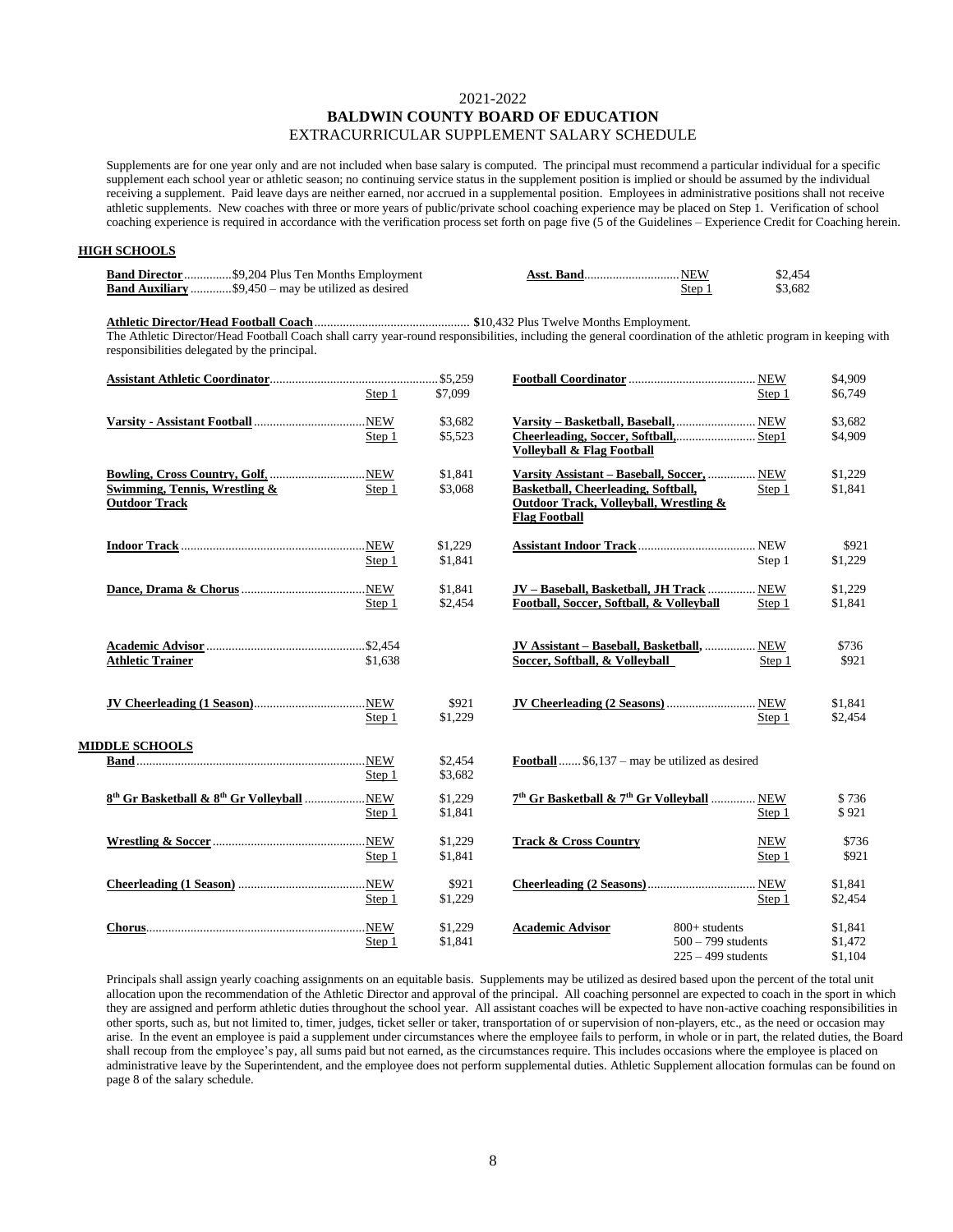#### 2021-2022 **BALDWIN COUNTY BOARD OF EDUCATION** EXTRACURRICULAR SUPPLEMENT ALLOCATION FORMULA

| <b>HIGH SCHOOL</b>   | ATKACOKKICOLAK SOH LEBNENT ALLOCATION I                  | <b>Units Allocated</b> |
|----------------------|----------------------------------------------------------|------------------------|
| All grade levels:    | Athletic Director/Head Coach                             |                        |
|                      | Asst Athletic Coordinator                                |                        |
|                      | Football Offensive Coordinator                           |                        |
|                      | <b>Football Defensive Coordinator</b>                    |                        |
|                      | <b>Cross Country</b>                                     |                        |
|                      | Swimming                                                 |                        |
|                      | Bowling                                                  |                        |
|                      | Wrestling                                                |                        |
|                      | Academic Advisor                                         |                        |
|                      | Dance                                                    |                        |
|                      | *Chorus                                                  |                        |
|                      | *Drama                                                   |                        |
|                      | <b>Assistant Indoor Track</b>                            |                        |
|                      | <b>Band Auxiliary</b>                                    | $1$ ea                 |
| Varsity:             | <b>Assistant Football</b>                                | 6                      |
| All grade levels:    | Golf                                                     |                        |
|                      | Tennis                                                   |                        |
|                      | <b>Athletic Trainer</b>                                  |                        |
|                      | <b>Indoor Track</b>                                      |                        |
|                      | <b>Outdoor Track</b>                                     | $2\,\mathrm{ea}$       |
| Varsity:             | Basketball                                               |                        |
|                      | Soccer                                                   |                        |
|                      | Assistant Basketball, & Soccer & Outdoor Track           | 2 ea                   |
| Varsity:             | Volleyball                                               |                        |
|                      | Baseball                                                 |                        |
|                      | Softball                                                 |                        |
|                      | Cheerleading                                             |                        |
|                      | <b>Flag Football</b>                                     |                        |
|                      | Assistant Volleyball, Baseball, Softball, Cheerleading   |                        |
|                      | Wrestling & Flag Football                                | 1 ea                   |
| JV:                  | Football                                                 | $3\,\mathrm{ea}$       |
| JV:                  | Basketball                                               |                        |
|                      | Soccer                                                   |                        |
|                      | Assistant Basketball & Soccer                            | 2 ea                   |
| JV:                  | Volleyball                                               |                        |
|                      | Baseball                                                 |                        |
|                      | Softball                                                 |                        |
|                      | Cheerleading                                             |                        |
|                      | <b>Flag Football</b>                                     |                        |
|                      | Assistant Baseball, Softball Volleyball, & Flag Football |                        |
|                      |                                                          | 1 ea                   |
| JH:                  | Track                                                    |                        |
| <b>MIDDLE SCHOOL</b> |                                                          | <b>Units Allocated</b> |
|                      | Football                                                 |                        |
|                      | 8 <sup>th</sup> Gr Volleyball                            |                        |
|                      | 7 <sup>th</sup> Gr Volleyball                            |                        |
|                      | <b>Cross Country</b>                                     |                        |
|                      | Cheerleading                                             |                        |
|                      | *Chorus                                                  |                        |
|                      | Academic Advisor                                         |                        |
|                      | Wrestling                                                | 1 ea                   |
|                      |                                                          |                        |
|                      | $8^{\rm th}$ & $7^{\rm th}$ Gr Basketball                |                        |
|                      | Soccer                                                   |                        |
|                      | Track                                                    | $2\,\mathrm{ea}$       |

\*Minimum of 2 choral concerts/theatre productions per year plus additional hours outside the normal school day in preparation for such performance.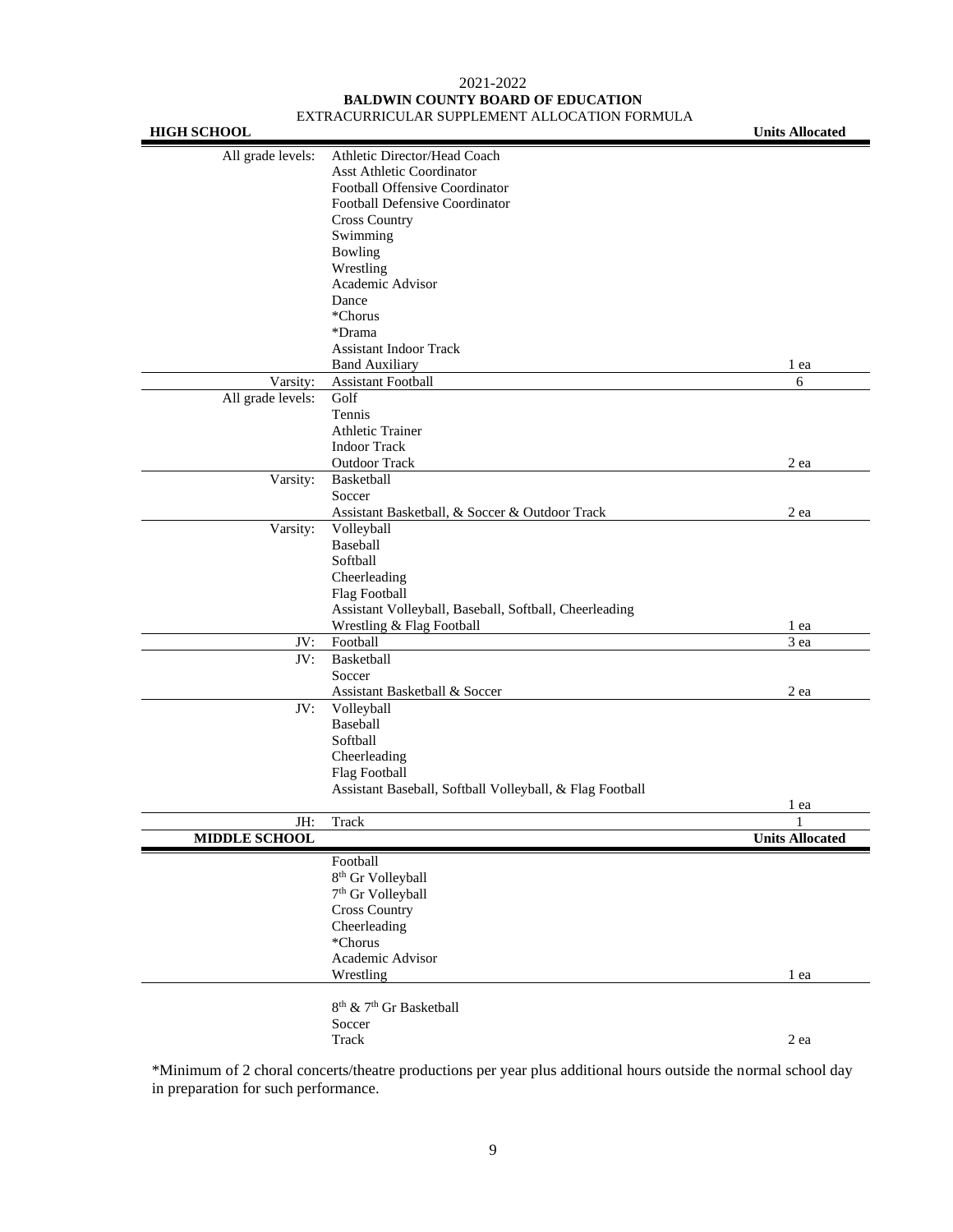#### 2021-2022 **BALDWIN COUNTY BOARD OF EDUCATION** ASSISTANT PRINCIPAL SALARY SCHEDULE

|                  |               | <b>ELEMENTARY SCHOOL</b> |
|------------------|---------------|--------------------------|
|                  | <b>Master</b> | 6-Year                   |
|                  | 12 Mo         | $12\ Mo$                 |
| <b>NEW</b>       | 75,394        | 80,300                   |
| Step 1           | 75,746        | 80,653                   |
| $\boldsymbol{2}$ | 76,101        | 81,006                   |
| 3                | 76,454        | 81,358                   |
| $\overline{4}$   | 76,806        | 81,713                   |
| 5                | 77,163        | 82,068                   |
| 6                | 77,517        | 82,420                   |
| $\overline{7}$   | 77,867        | 82,776                   |
| 8                | 78,224        | 83,129                   |
| 9                | 78,577        | 83,484                   |

|            |               | <b>MIDDLE/CAREER TECH SCHOOLS</b> |
|------------|---------------|-----------------------------------|
|            | <b>Master</b> | 6-Year                            |
|            | $12\ M$ o     | $12\ M$ o                         |
| <b>NEW</b> | 77,565        | 82,471                            |
| Step 1     | 77,919        | 82,825                            |
| 2          | 78,272        | 83,177                            |
| 3          | 78,625        | 83,533                            |
| 4          | 78,978        | 83,886                            |
| 5          | 79,333        | 84,238                            |
| 6          | 79,686        | 84,592                            |
| 7          | 80,040        | 84,946                            |
| 8          | 80,392        | 85,298                            |
| 9          | 80.747        | 85,655                            |

|                |               | <b>HIGH SCHOOL</b> |
|----------------|---------------|--------------------|
|                | <b>Master</b> | 6-Year             |
|                | 12 Mo         | 12 Mo              |
| <b>NEW</b>     | 81,831        | 86,738             |
| Step 1         | 82,294        | 87,199             |
| 2              | 82,755        | 87,663             |
| 3              | 83,219        | 88,125             |
| $\overline{4}$ | 83,680        | 88,587             |
| 5              | 84,142        | 89,048             |
| 6              | 84,604        | 89,510             |
| 7              | 85,067        | 89,974             |
| 8              | 85,529        | 90,435             |
| 9              | 85,990        | 90,898             |

#### Supplements:

1. Add the following appropriate amount based on classroom experience:

**Experience in years:**

| .        |         |
|----------|---------|
| $0 - 6$  | \$677   |
| $6 - 10$ | \$1,353 |
| $10+$    | \$2,165 |

FOR INFORMATION REGARDING CERTIFICATED SALARY SCHEDULES, PLEASE SEE PAGES 2  $\&$  3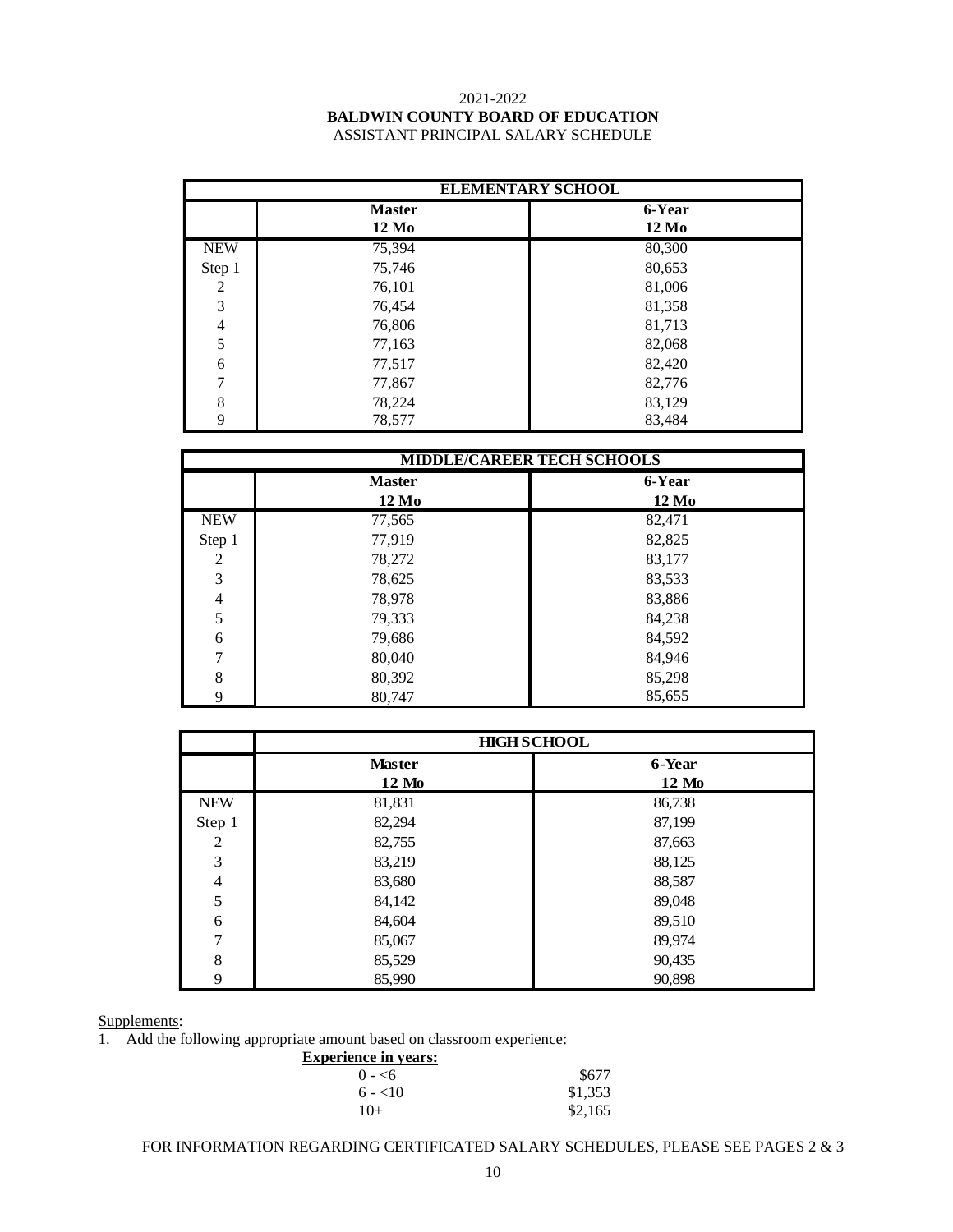#### 2021-2022 **BALDWIN COUNTY BOARD OF EDUCATION** ELEMENTARY PRINCIPAL SALARY SCHEDULE

|                | <b>ELEMENTARY SCHOOL</b> |         |               |         |  |  |
|----------------|--------------------------|---------|---------------|---------|--|--|
|                |                          | Enr<450 | Enr 450-699   |         |  |  |
|                | <b>Master</b>            | $6-Yr$  | <b>Master</b> | $6-Yr$  |  |  |
| <b>NEW</b>     | 87,459                   | 92,323  | 89,775        | 94,641  |  |  |
| Step 1         | 88,366                   | 93,230  | 90,682        | 95,547  |  |  |
| $\overline{c}$ | 89,272                   | 94,139  | 91,590        | 96,455  |  |  |
| 3              | 90,179                   | 95,046  | 92,497        | 97,362  |  |  |
| $\overline{4}$ | 91,087                   | 95,951  | 93,403        | 98,268  |  |  |
| 5              | 91,995                   | 96,859  | 94,311        | 99,177  |  |  |
| 6              | 92,901                   | 97,767  | 95,217        | 100,083 |  |  |
| 7              | 93,807                   | 98,673  | 96,125        | 100,989 |  |  |
| $8\,$          | 94,715                   | 99,581  | 97,033        | 101,897 |  |  |
| 9              | 95,624                   | 100,488 | 97,940        | 102,806 |  |  |
| $10 - 11$      | 96,531                   | 101,396 | 98,847        | 103,714 |  |  |
| $12 - 14$      | 97,440                   | 102,305 | 99,757        | 104,621 |  |  |
| 15             | 98,347                   | 103,213 | 100,665       | 105,529 |  |  |

|                | <b>ELEMENTARY SCHOOL</b> |                    |               |              |  |  |
|----------------|--------------------------|--------------------|---------------|--------------|--|--|
|                |                          | <b>Enr 700-999</b> |               | $Enr + 1000$ |  |  |
|                | <b>Master</b>            | 6 Yr               | <b>Master</b> | 6 Yr         |  |  |
| <b>New</b>     | 93,250                   | 98,116             | 95,568        | 100,432      |  |  |
| Step 1         | 94,157                   | 99,023             | 96,499        | 101,364      |  |  |
| 2              | 95,065                   | 99,930             | 97,430        | 102,295      |  |  |
| 3              | 95,972                   | 100,837            | 98,361        | 103,226      |  |  |
| $\overline{4}$ | 96,879                   | 101,743            | 99,293        | 104,159      |  |  |
| 5              | 97,786                   | 102,652            | 100,224       | 105,090      |  |  |
| 6              | 98,692                   | 103,559            | 101,155       | 106,021      |  |  |
| 7              | 99,600                   | 104,464            | 102,087       | 106,952      |  |  |
| 8              | 100,508                  | 105,372            | 103,018       | 107,883      |  |  |
| 9              | 101,416                  | 106,281            | 103,949       | 108,815      |  |  |
| $10 - 11$      | 102,322                  | 107,189            | 104,882       | 109,747      |  |  |
| $12 - 14$      | 103,232                  | 108,097            | 105,814       | 110,678      |  |  |
| 15             | 104,140                  | 109,004            | 106,746       | 111,611      |  |  |

#### FOR INFORMATION REGARDING CERTIFICATED SALARY SCHEDULES, PLEASE SEE PAGES 2  $\&$  3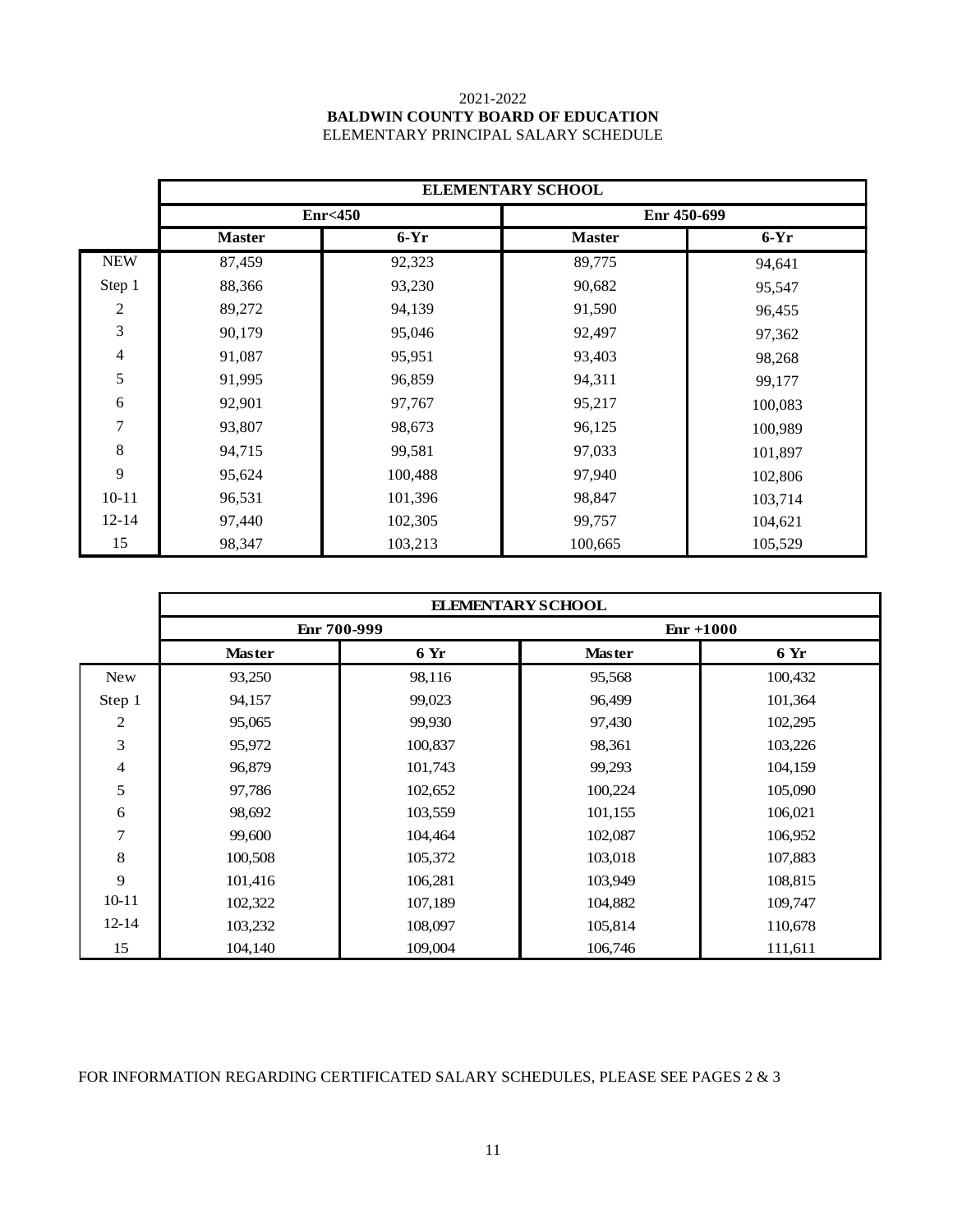#### 2021-2022 **BALDWIN COUNTY BOARD OF EDUCATION** SECONDARY PRINCIPAL SALARY SCHEDULE

|                | <b>MIDDLE &amp; K-8 SCHOOL</b> |           |               |         |               |           |  |  |
|----------------|--------------------------------|-----------|---------------|---------|---------------|-----------|--|--|
|                |                                | Enr < 700 | Enr 700-999   |         |               | Enr 1000+ |  |  |
|                | <b>Master</b>                  | $6-Yr$    | <b>Master</b> | $6-Yr$  | <b>Master</b> | $6-Yr$    |  |  |
| <b>NEW</b>     | 93,250                         | 98,116    | 95,568        | 100,432 | 98,347        | 103,213   |  |  |
| Step 1         | 94,157                         | 99,023    | 96,499        | 101,364 | 99,280        | 104,144   |  |  |
| $\overline{c}$ | 95,065                         | 99,930    | 97,430        | 102,295 | 100,210       | 105,075   |  |  |
| 3              | 95,972                         | 100,837   | 98,361        | 103,226 | 101,141       | 106,007   |  |  |
| 4              | 96,879                         | 101,743   | 99,293        | 104,159 | 102,073       | 106,938   |  |  |
| 5              | 97,786                         | 102,652   | 100,224       | 105,090 | 103,005       | 107,869   |  |  |
| 6              | 98,692                         | 103,559   | 101,155       | 106,021 | 103,936       | 108,801   |  |  |
| 7              | 99,600                         | 104,464   | 102,087       | 106,952 | 104,866       | 109,733   |  |  |
| 8              | 100,508                        | 105,372   | 103,018       | 107,883 | 105,797       | 110,866   |  |  |
| 9              | 101,416                        | 106,281   | 103,949       | 108,815 | 106,729       | 111,594   |  |  |
| $10 - 11$      | 102,322                        | 107,189   | 104,882       | 109,747 | 107,662       | 112,526   |  |  |
| $12 - 14$      | 103,232                        | 108,097   | 105,814       | 110,678 | 108,594       | 113,459   |  |  |
| 15             | 104,140                        | 109,004   | 106,746       | 111,611 | 109,527       | 114,391   |  |  |

|                | <b>CAREER TECH/</b><br><b>ALTERNATIVE SCHOOL</b> |         | <b>HIGH SCHOOL</b> |         |               |         |
|----------------|--------------------------------------------------|---------|--------------------|---------|---------------|---------|
|                |                                                  |         | Enr < 1000         |         | $Enr 1000+$   |         |
|                | <b>Master</b>                                    | $6-Yr$  | <b>Master</b>      | $6-Yr$  | <b>Master</b> | $6-Yr$  |
| <b>NEW</b>     | 93,250                                           | 98,116  | 98,347             | 103,213 | 100,665       | 105,529 |
| Step 1         | 94,157                                           | 99,023  | 99,280             | 104,144 | 101,609       | 106,476 |
| $\mathfrak{D}$ | 95,065                                           | 99,930  | 100,210            | 105,075 | 102,555       | 107,420 |
| 3              | 95,972                                           | 100,837 | 101,141            | 106,007 | 103,500       | 108,366 |
| 4              | 96,879                                           | 101,743 | 102,073            | 106,938 | 104,446       | 109,311 |
| 5              | 97,786                                           | 102,652 | 103,005            | 107,869 | 105,392       | 110,256 |
| 6              | 98,692                                           | 103,559 | 103,936            | 108,801 | 106,339       | 111,203 |
| 7              | 99,600                                           | 104,464 | 104,866            | 109,733 | 107,285       | 112,150 |
| 8              | 100,508                                          | 105,372 | 105,797            | 110,664 | 108,230       | 113,097 |
| 9              | 101,416                                          | 106,281 | 106,729            | 111,594 | 109,178       | 114,042 |
| $10 - 11$      | 102,322                                          | 107,189 | 107,662            | 112,526 | 110,123       | 114,990 |
| $12 - 14$      | 103,232                                          | 108,097 | 108,594            | 113,459 | 111,070       | 115,935 |
| 15             | 104,140                                          | 109,004 | 109,527            | 114,391 | 112,016       | 116,882 |

\*Athletic/Extracurricular Supplement: Add the following amount based on grade level:

Middle School & K-8  $$3,276$ <br>High School  $$5,460$ High School

 \* Athletic/Extracurricular Supplement – Not applicable for virtual schools. FOR INFORMATION REGARDING CERTIFICATED SALARY SCHEDULES, PLEASE SEE PAGES 2 & 3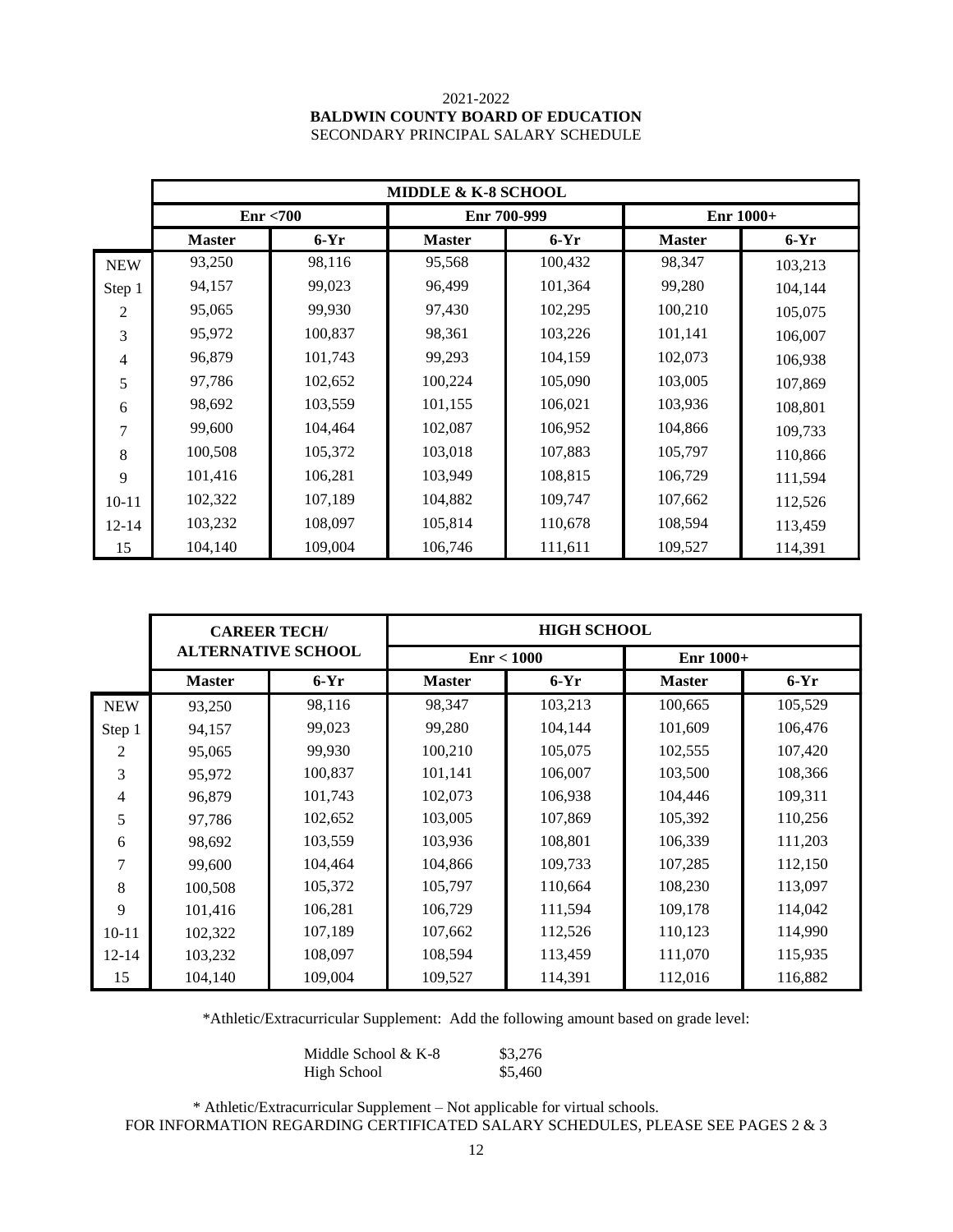#### 2021-2022 **BALDWIN COUNTY BOARD OF EDUCATION** ADMINISTRATOR SALARY SCHEDULE

# **SUPERVISOR SUPERVISOR**

# **CERTIFICATED DEGREED NON-CERTIFICATED**

| 6-Year    | <b>Master</b> |            | <b>Master</b>   | <b>Bachelo</b> |
|-----------|---------------|------------|-----------------|----------------|
| 12 Mo     | 12 Mo         |            | $12 \text{ Mo}$ | 12 Mo          |
| Annual    | Annual        |            | Annual          | Annual         |
| 90.488.00 | 85,979.00     | <b>NEW</b> | 85,979.00       | 80,333.00      |
| 97,155.00 | 92,283.00     | Step 1     | 92,283.00       | 88,216.00      |
|           |               |            |                 |                |

| 6-Year          | <b>Master</b> |            | <b>Master</b> | <b>Bachelor</b> |
|-----------------|---------------|------------|---------------|-----------------|
| $12 \text{ Mo}$ | 12 Mo         |            | $12\ M$ o     | 12 Mo           |
| Annual          | Annual        |            | Annual        | Annual          |
| 0,488.00        | 85,979.00     | <b>NEW</b> | 85,979.00     | 80,333.00       |
| 7,155.00        | 92,283.00     | Step 1     | 92,283.00     | 88,216.00       |

# **COORDINATOR COORDINATOR**

## **CERTIFICATED DEGREED NON-CERTIFICATED**

|            | 6-Year       | <b>Master</b> |            | <b>Master</b>   | <b>Bachelor</b> |
|------------|--------------|---------------|------------|-----------------|-----------------|
|            | <b>12 Mo</b> | 12 Mo         |            | $12 \text{ Mo}$ | 12 Mo           |
|            | Annual       | Annual        |            | Annual          | Annual          |
| <b>NEW</b> | 99.951.00    | 95.524.00     | <b>NEW</b> | 95.524.00       | 90.928.00       |
| Step 1     | 106,817.00   | 102,041.00    | Step 1     | 102,041.00      | 93,991.00       |

# **DIRECTOR DIRECTOR**

|            | 6-Year        | <b>Master</b> |
|------------|---------------|---------------|
|            | 12 Mo         | 12 Mo         |
|            | <b>Annual</b> | <b>Annual</b> |
| <b>NEW</b> | 115,251.00    | 109,486.00    |
| Step 1     | 119,016.00    | 113,063.00    |

|            | 6-Year     | <b>Master</b> |
|------------|------------|---------------|
|            | 12 Mo      | 12 Mo         |
|            | Annual     | Annual        |
| <b>NEW</b> | 115,251.00 | 109,486.00    |
| Step 1     | 119.016.00 | 113.063.00    |

## **CERTIFICATED DEGREED NON-CERTIFICATED**

|            | 6-Year     | <b>Master</b>   |            | <b>Master</b> | <b>Bachelor</b> |
|------------|------------|-----------------|------------|---------------|-----------------|
|            | 12 Mo      | $12 \text{ Mo}$ |            | $12\ M$ o     | $12\ M$ o       |
|            | Annual     | Annual          |            | Annual        | Annual          |
| <b>NEW</b> | 115.251.00 | 109,486.00      | <b>NEW</b> | 109,486.00    | 104,012.00      |
| Step 1     | 119,016.00 | 113,063.00      | Step 1     | 113,063.00    | 107,411.00      |

#### **DEAN OF ACADEMICS ASSISTANT SUPERINTENDENT**

|        | 12 Mo                 | 12 Mo                 |            | 12 Mo             |
|--------|-----------------------|-----------------------|------------|-------------------|
|        | Annual                | Annual                |            | Annual            |
| NEW    |                       | 115,251.00 109,486.00 | <b>NEW</b> | 119,845.00        |
| Step 1 | 119,016.00 113,063.00 |                       |            | Step 1 123,791.00 |

#### FOR INFORMATION REGARDING CERTIFICATED & CLASSIFIED SALARY SCHEDULES, PLEASE SEE PAGES 2 & 3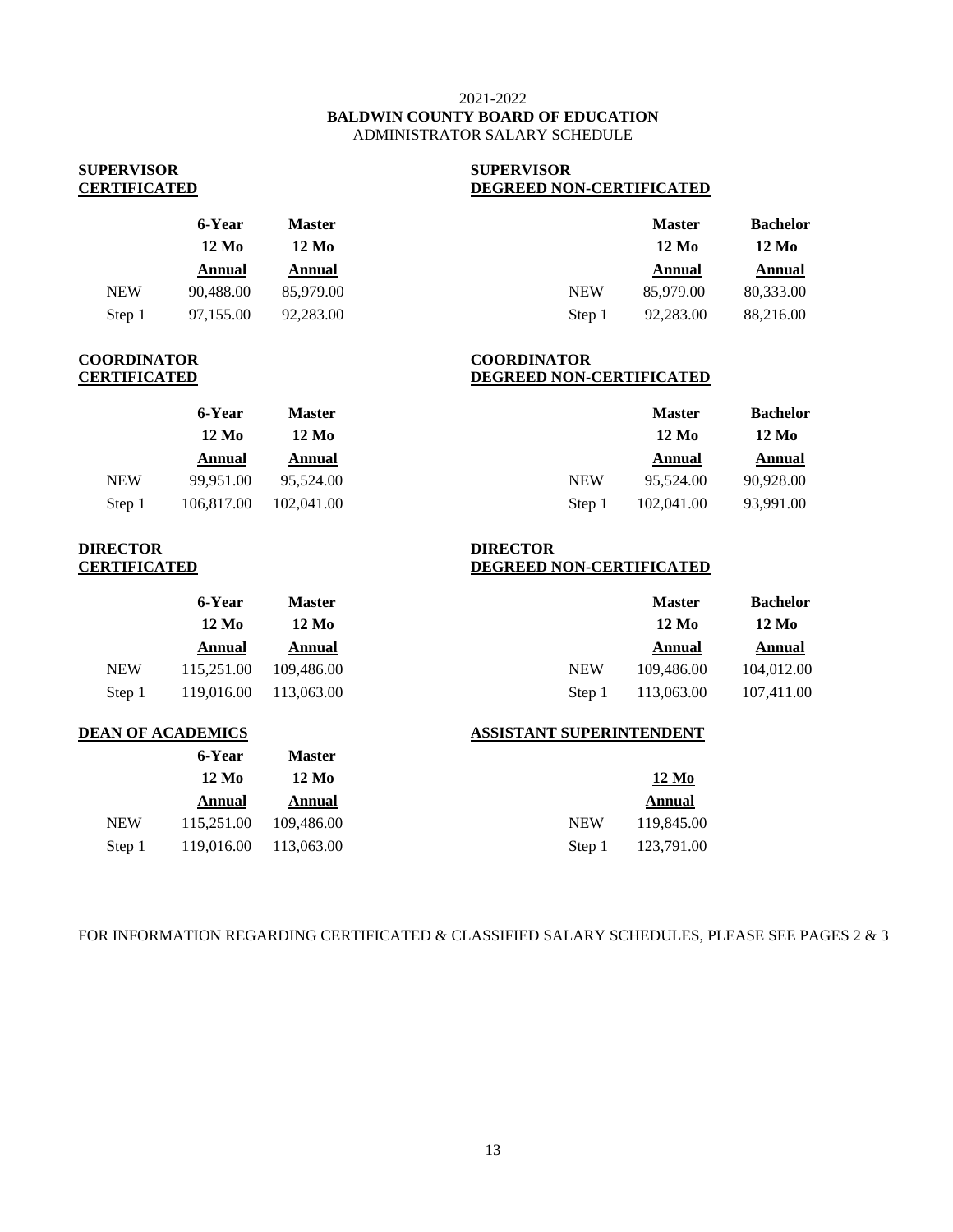#### 2021-2022 **BALDWIN COUNTY BOARD OF EDUCATION** NURSE SALARY SCHEDULE

|            | <b>Yrs Exp</b> | 9Mo LPN | 9Mo RN | 10Mo RN | 9Mo RN MS | 10Mo RN MS |
|------------|----------------|---------|--------|---------|-----------|------------|
| <b>NEW</b> | $\Omega$       | 22,897  | 43,555 | 47,049  | 50,088    | 54,106     |
| Step 1-2   | $1 - 2$        | 22,897  | 43,555 | 47,049  | 50,088    | 54,106     |
| $3 - 5$    | $3 - 5$        | 25,163  | 47,909 | 51,752  | 55,097    | 59,517     |
| $6 - 8$    | $6 - 8$        | 26,245  | 50,008 | 54,020  | 57,510    | 62,123     |
| $9-11$     | $9 - 11$       | 26,585  | 50,995 | 55,086  | 58,652    | 63,357     |
| $12 - 14$  | $12 - 14$      | 27,066  | 52,020 | 56,193  | 59,819    | 64,618     |
| $15 - 17$  | $15 - 17$      | 27,660  | 53,060 | 57,316  | 61,015    | 65,910     |
| 18-20      | $18-20$        | 27,994  | 54,118 | 58,459  | 62,235    | 67,227     |
| $21-23$    | $21-23$        | 28,327  | 55,200 | 59,628  | 63,442    | 68,351     |
| $24 - 26$  | $24 - 26$      | 28,930  | 56,306 | 60,823  | 64,749    | 69,943     |
| 27         | $27+$          | 29,533  | 57,436 | 62,044  | 66,049    | 71,347     |

9 Mo = 187 Days 10 Mo = 202 Days

#### **Nurse Team Leader Annual Supplement: \$3,822**

Supplements are for one year only and are not included when base salary is computed. The Health Services Supervisor must recommend the yearly Nurse Team Leader assignments. No continuing service status in the supplement position is implied or should be assumed by the individual receiving the supplement.

#### FOR INFORMATION REGARDING CLASSIFIED SALARY SCHEDULES, PLEASE SEE PAGES 2  $\&$  3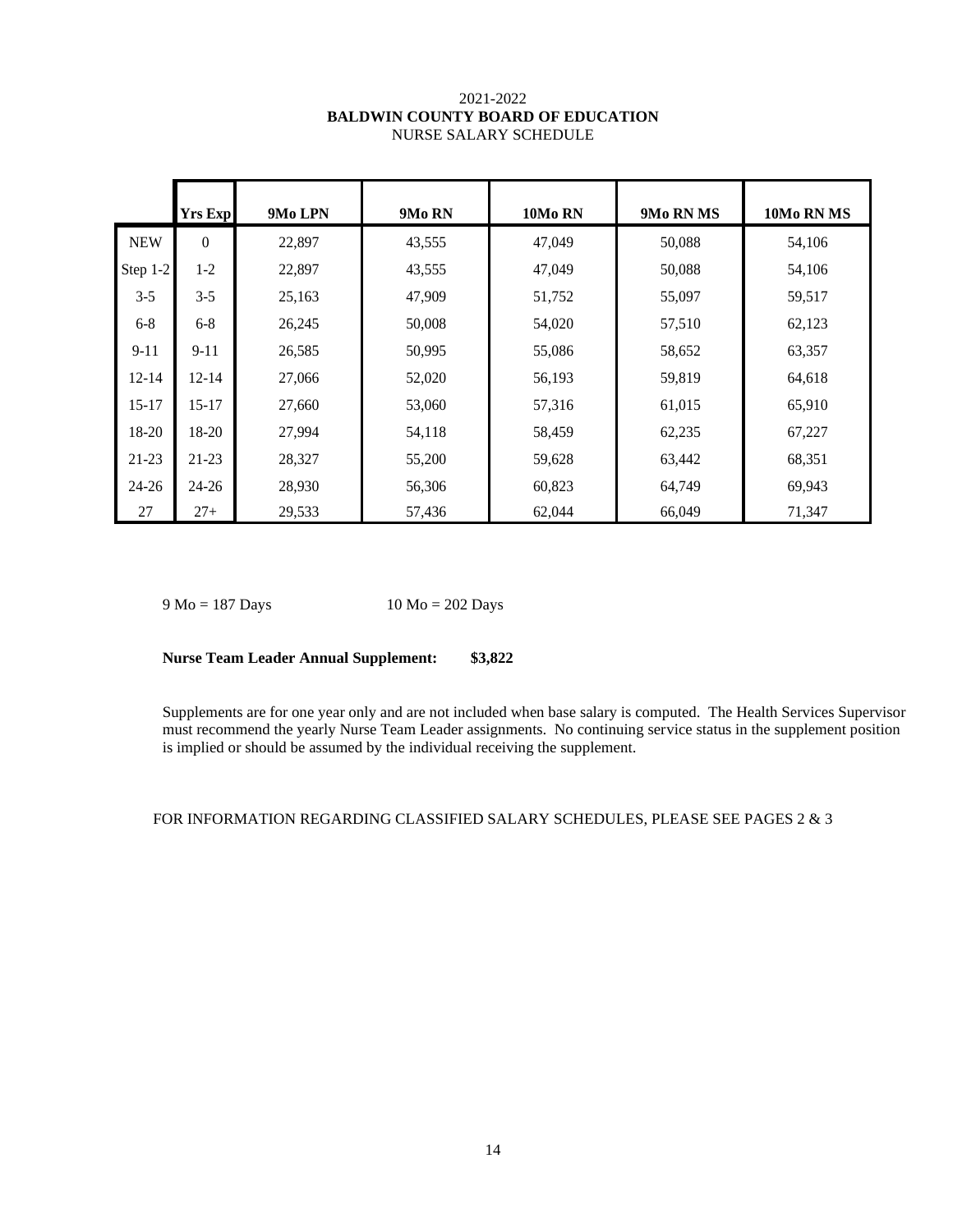#### 2021-2022 **BALDWIN COUNTY BOARD OF EDUCATION** PROFESSIONAL SUPPORT PERSONNEL SALARY SCHEDULE

| $9 \text{ Mo} = 187 \text{ Days}$ |  |
|-----------------------------------|--|
|-----------------------------------|--|

 $10 \text{ Mo} = 202 \text{ Days}$  12 Mo = 242 Days

|            | <b>Bachelor/Non-Degree</b> |          |          | <b>Master</b> |          |          |
|------------|----------------------------|----------|----------|---------------|----------|----------|
|            | 9-Month                    | 10-Month | 12-Month | 9-Month       | 10-Month | 12-Month |
| <b>NEW</b> | 43,555                     | 47,050   | 56,366   | 50,088        | 54,105   | 64,820   |
| Step $1-2$ | 43,555                     | 47,050   | 56,366   | 50,088        | 54,105   | 64,820   |
| $3-5$      | 47,909                     | 51,751   | 62,000   | 55,097        | 59,516   | 71,301   |
| $6 - 8$    | 50,008                     | 54,019   | 64,715   | 57,510        | 62,121   | 74,422   |
| $9 - 11$   | 50,678                     | 54,741   | 65,584   | 58,280        | 62,954   | 75,422   |
| $12 - 14$  | 51,600                     | 55,739   | 66,776   | 59,335        | 64,095   | 76,788   |
| $15 - 17$  | 52,775                     | 57,009   | 68,297   | 60,694        | 65,561   | 78,543   |
| 18-20      | 53,458                     | 57,745   | 69,179   | 61,473        | 66,405   | 79,554   |
| 21-23      | 54,139                     | 58,482   | 70,063   | 62,262        | 67,255   | 80,574   |
| $24 - 26$  | 54,784                     | 59,178   | 70,897   | 62,906        | 67,951   | 81,408   |
| 27         | 55,430                     | 59,878   | 71,734   | 63,551        | 68,651   | 82,244   |

Career Technology Coach Social Worker Occupational Therapist Physical Therapist Transition Coach

FOR INFORMATION REGARDING CLASSIFIED SALARY SCHEDULES, PLEASE SEE PAGES 2 & 3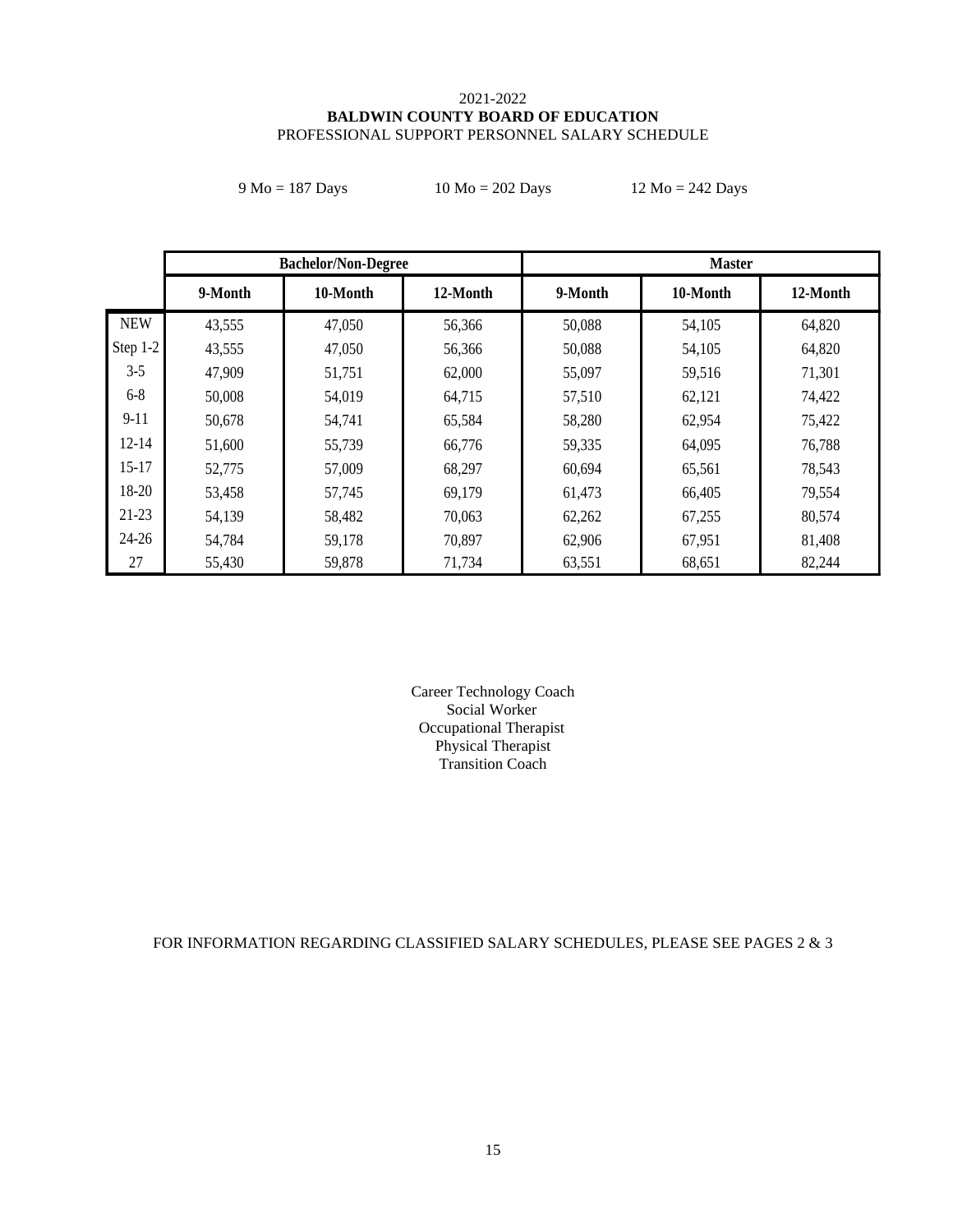#### 2021-2022 **BALDWIN COUNTY BOARD OF EDUCATION** BUS DRIVER, BUS AIDE & BUS DRIVER FIELD TRIP SALARY SCHEDULE

182 Days

|                | <b>Bus Driver Regular</b><br>Route | <b>Bus Driver Supplements</b> |                |                 |                |
|----------------|------------------------------------|-------------------------------|----------------|-----------------|----------------|
| Step           | Regular 0-4 hours                  | CAT I 5 hours                 | CAT II 6 hours | CAT III 7 hours | CAT IV 8 hours |
| 1              | 14,258                             | 2,785                         | 5,569          | 8,354           | 11,138         |
| $\overline{2}$ | 14,542                             | 2,841                         | 5,680          | 8,521           | 11,361         |
| 3              | 14,833                             | 2,897                         | 5,794          | 8,691           | 11,588         |
| 4              | 15,947                             | 3,043                         | 6,083          | 9,126           | 12,168         |
| 5              | 16,265                             | 3,103                         | 6,206          | 9,309           | 12,410         |
| 6              | 16,591                             | 3,165                         | 6,329          | 9,494           | 12,658         |
| $\overline{7}$ | 16,923                             | 3,229                         | 6,456          | 9,828           | 12,912         |
| 8              | 17,261                             | 3,294                         | 6,585          | 10,024          | 13,170         |
| 9              | 17,606                             | 3,360                         | 6,717          | 10,224          | 13,433         |
| $10\,$         | 17,958                             | 3,426                         | 6,851          | 10,428          | 13,702         |
| $11 - 12$      | 19,072                             | 3,599                         | 7,194          | 10,951          | 14,386         |
| $13 - 15$      | 19,453                             | 3,670                         | 7,416          | 11,168          | 14,674         |
| $16 - 21$      | 19,842                             | 3,743                         | 7,564          | 11,392          | 14,966         |
| $22 - 24$      | 20,239                             | 3,818                         | 7,715          | 12,206          | 15,266         |
| $25 - 27$      | 21,049                             | 3,895                         | 7,870          | 12,512          | 15,571         |
| $28+$          | 22,163                             | 4,090                         | 8,264          | 13,138          | 16,351         |

The Transportation Department will assign routes and school to school trip supplements to bus drivers on a yearly basis. The Transportation Department will determine the amount of time allotted for each route and each school to school trip. This will determine the appropriate category for placement on the salary schedule. Steps are compensation steps, not experience steps.

No continuing service status in the supplement position is implied or should be assumed by the individual receiving the supplement. **Supplements WILL be adjusted for change in route/trip assignments once per year unless the change constitutes an increase in salary.**

#### **RANK A – BUS AIDE**

| 182-Days   |        |        |  |  |
|------------|--------|--------|--|--|
|            | 4hrs   | 7hrs   |  |  |
|            | Annual | Annual |  |  |
| <b>NEW</b> | 7,458  | 13,051 |  |  |
| Step 1     | 7,593  | 13,290 |  |  |
| 2          | 7,896  | 13,817 |  |  |
| 3          | 8,333  | 14,586 |  |  |
| 4          | 8,615  | 15,078 |  |  |
| 5          | 8,773  | 15,352 |  |  |
| 6          | 9,038  | 15,816 |  |  |

#### **BUS DRIVER FIELD TRIPS**

| <b>Length of Trip</b> | <b>Rate of Pay</b> |
|-----------------------|--------------------|
| Less than 3 hours     | \$36.70            |
| $*3_+$                | $$12.62$ per hour  |

\*Field Trips of 8 hours or more will be paid a food/meal allowance in accordance to the in-state and out-of-state travel procedures set forth by the Business & Finance Accounts Payable Department. Food/meal allowance is not allowable for local travel. Pay for food/meal allowance is paid by the sponsoring organization and is in addition to the hourly rate of pay.

It is understood that on overnight trips, the sponsoring organization will pay for the driver's motel/hotel room. 8 hours of sleep time is not compensable for overnight field trips.

Athletic coaches driving field trips will not be paid from this schedule during the time they are performing their coaching duties.

#### FOR INFORMATION REGARDING CLASSIFIED SALARY SCHEDULES, PLEASE SEE PAGES 2 & 3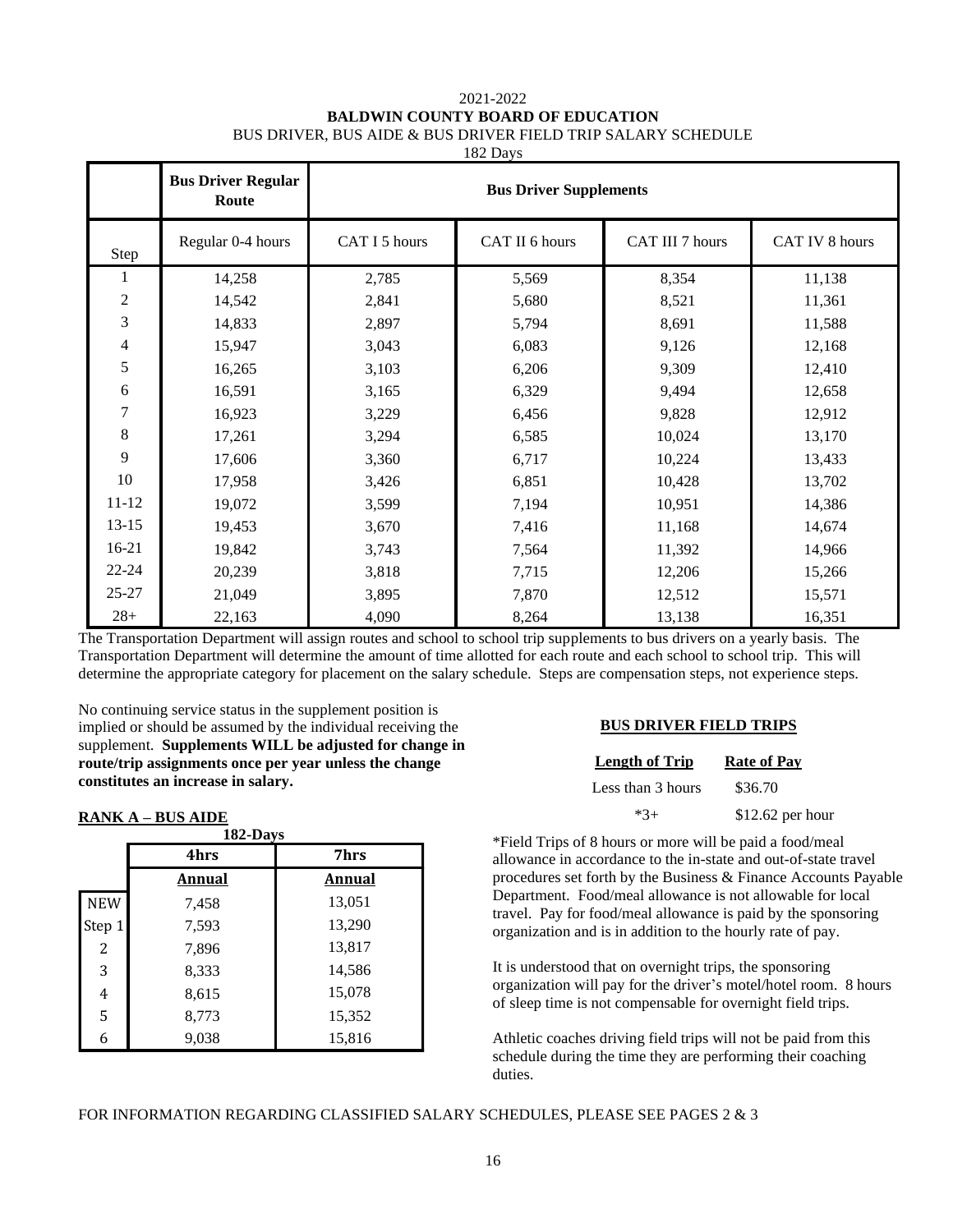#### 2021-2022 **BALDWIN COUNTY BOARD OF EDUCATION** SUPPORT PERSONNEL 12-MONTH SALARY SCHEDULE

| <b>Rank I</b>                                                                                                                                                      | <b>Rank H</b>                                                                                                                                                                                                                                       |  |
|--------------------------------------------------------------------------------------------------------------------------------------------------------------------|-----------------------------------------------------------------------------------------------------------------------------------------------------------------------------------------------------------------------------------------------------|--|
| 8 hrs                                                                                                                                                              | 8hrs                                                                                                                                                                                                                                                |  |
| <u>Annual</u>                                                                                                                                                      | <b>Annual</b>                                                                                                                                                                                                                                       |  |
| 50,947                                                                                                                                                             | 40,901                                                                                                                                                                                                                                              |  |
| 51,665                                                                                                                                                             | 42,337                                                                                                                                                                                                                                              |  |
| 52,384                                                                                                                                                             | 45,351                                                                                                                                                                                                                                              |  |
| 53,101                                                                                                                                                             | 47,071                                                                                                                                                                                                                                              |  |
| 53,818                                                                                                                                                             | 47,502                                                                                                                                                                                                                                              |  |
| 54,535                                                                                                                                                             | 48,508                                                                                                                                                                                                                                              |  |
| 55,253                                                                                                                                                             | 49,514                                                                                                                                                                                                                                              |  |
| Rank I<br>Accountant<br><b>Environmental Services Foreman</b><br><b>High School Executive Secretary</b><br>**Maintenance Technician<br>Mechanic II<br>Specialist I | <b>Rank H</b><br><b>Accounts Payable Bookkeeper</b><br>Carpenter<br><b>Equipment Technician</b><br>Building & Grounds Manager<br>(High School & Central Office)<br><b>Assistant Specialist</b><br><b>HVAC</b> Technician<br>Job Coach<br>Painter II |  |
|                                                                                                                                                                    |                                                                                                                                                                                                                                                     |  |

Plumber Utility Bookkeeper Utility Registrar Warehouse Foreman

Enterprise Systems Professional

|                | Rank L                                                                                         | <b>Rank K</b>                                                                                                                                                                    | <b>Rank J</b>                                                                                                                                                                                                                                         |
|----------------|------------------------------------------------------------------------------------------------|----------------------------------------------------------------------------------------------------------------------------------------------------------------------------------|-------------------------------------------------------------------------------------------------------------------------------------------------------------------------------------------------------------------------------------------------------|
|                | 8hrs                                                                                           | 8hrs                                                                                                                                                                             | 8hrs                                                                                                                                                                                                                                                  |
|                | Annual                                                                                         | <b>Annual</b>                                                                                                                                                                    | <b>Annual</b>                                                                                                                                                                                                                                         |
| <b>NEW</b>     | 76,061                                                                                         | 66,734                                                                                                                                                                           | 57,406                                                                                                                                                                                                                                                |
| Step 1         | 78,933                                                                                         | 68,888                                                                                                                                                                           | 59,560                                                                                                                                                                                                                                                |
| 2              | 81,803                                                                                         | 73,192                                                                                                                                                                           | 63,576                                                                                                                                                                                                                                                |
| $\mathfrak{Z}$ | 85,392                                                                                         | 75,345                                                                                                                                                                           | 65,586                                                                                                                                                                                                                                                |
|                | <b>Rank L</b><br><b>Administrative Assistant</b><br>*Business Mgr<br>Coordinator (Non-Degreed) | <b>Rank K</b><br><b>Accounts Payable Mgr</b><br>Facilities & Mnt Manager<br><b>Technology Support Mgr</b><br>Supervisor (Non-Degreed)<br><b>Fleet Manager</b><br>Project Manager | <b>Rank J</b><br><b>Administrative Secretary</b><br>*Central Office Technician<br>Facilities & Mnt Inspector<br>Specialist II<br><b>Internal Auditor</b><br>Property/Fixed Assets Mgr<br>Shop Foreman<br>Network Technician<br>Help Desk Professional |

\* Does not include previous salary established as certificated positions for Business Mgr and Central Office Technician.

\*\* Position will be phased out. Previously designated employees in these positions will not receive a reduction in salary.

Local School clerical allocation formulas can be found on page 25-26 of the salary schedule. FOR INFORMATION REGARDING CLASSIFIED SALARY SCHEDULES, PLEASE SEE PAGES 2 & 3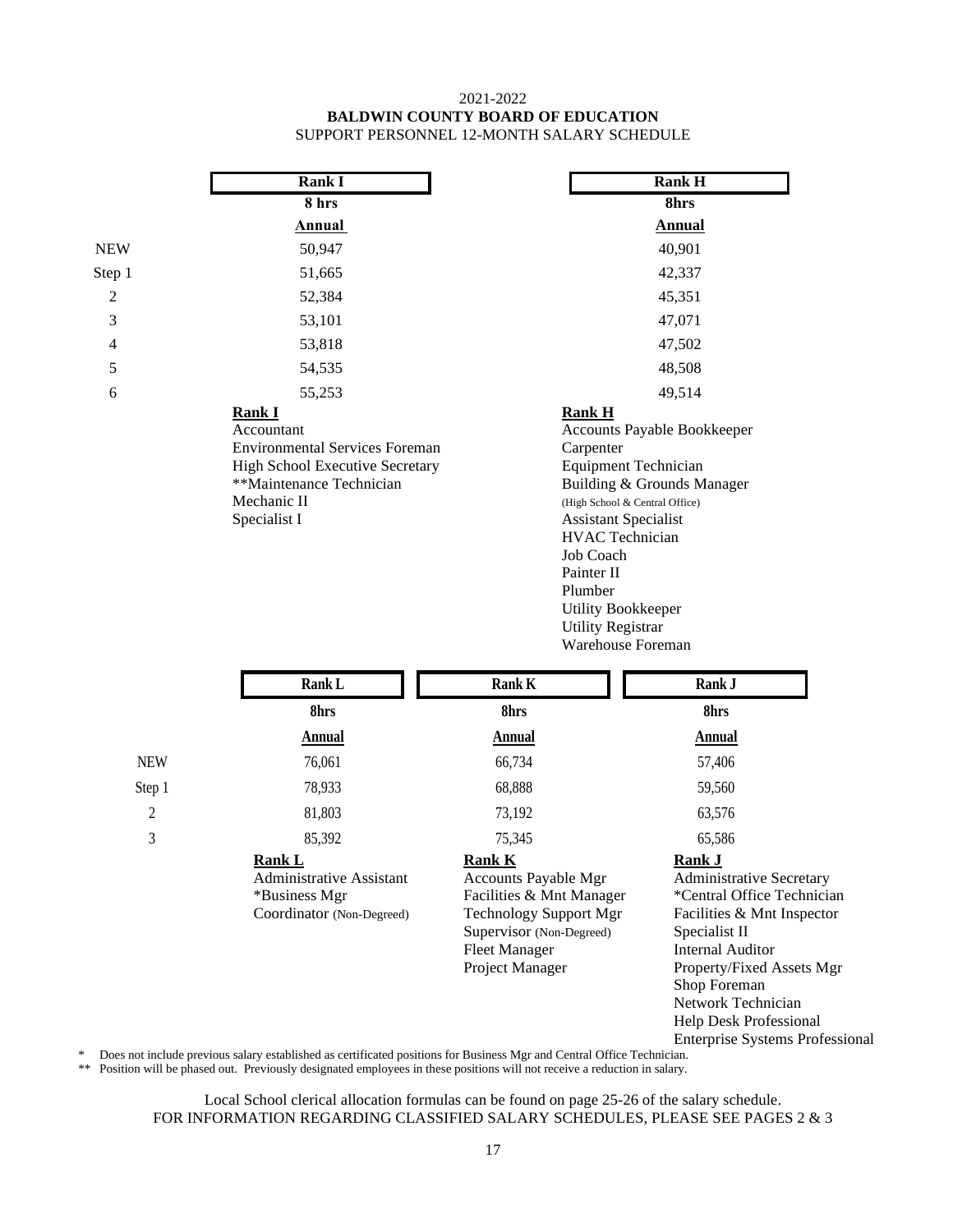#### 2021-2022 **BALDWIN COUNTY BOARD OF EDUCATION** SUPPORT PERSONNEL 12-MONTH SALARY SCHEDULE

| 242-Days       |               |               |               |               |
|----------------|---------------|---------------|---------------|---------------|
|                | <b>Rank C</b> | <b>Rank E</b> | <b>Rank F</b> | <b>Rank G</b> |
|                | 8hrs          | 8hrs          | 8hrs          | 8hrs          |
|                | <b>Annual</b> | <b>Annual</b> | <b>Annual</b> | <b>Annual</b> |
| <b>NEW</b>     | 24,644        | 30,443        | 32,526        | 37,314        |
| Step 1         | 25,158        | 30,752        | 34,020        | 37,906        |
| $\mathfrak 2$  | 25,671        | 31,035        | 34,328        | 38,496        |
| $\mathfrak{Z}$ | 27,725        | 31,654        | 34,921        | 39,117        |
| 4              | 28,239        | 32,244        | 35,511        | 39,707        |
| 5              | 28,752        | 33,735        | 37,314        | 41,791        |
| 6              | 30,292        | 34,637        | 39,707        | 44,044        |
| 7              | 30,806        | 35,821        | 40,299        | 44,635        |
| $\,8\,$        | 31,319        | 37,004        | 40,892        | 45,086        |
| 9              | 31,832        | 38,496        | 41,481        | 45,676        |
| 10             | 33,886        | 39,990        | 42,692        | 46,862        |
| 11             | 34,400        |               |               |               |
| 12             | 34,913        |               |               |               |
| 13             | 35,427        |               |               |               |
| 14             | 35,940        |               |               |               |
| 15             | 36,454        |               |               |               |
| 16             | 36,967        |               |               |               |
| 17             | 37,994        |               |               |               |

| <b>Rank C</b> | <b>Rank E</b>                        | <b>Rank F</b>                | <b>Rank G</b>                          |
|---------------|--------------------------------------|------------------------------|----------------------------------------|
| Custodian     | Receptionist                         | Bldgs & Gr Mgr (Elem schools | <b>Central Office Secretary</b>        |
| Groundskeeper | Bldgs & Gr Mgr (Elem                 | over 699, Vocational,        | <b>High School Registrar</b>           |
|               | schools under 700,                   | Middle $&$ K-8 schools)      | Mechanic I                             |
|               | <b>CF Taylor Alternative</b> )       | Registrar                    | Painter I                              |
|               | Digital Resource Support Technician  | <b>ESL Liaison</b>           | Parts Technician                       |
|               | <b>Technology Support Technician</b> | Tire Technician              | Preventive Mnt Technician              |
|               | <b>Transportation Shop Assistant</b> |                              | <b>Bookkeeper</b>                      |
|               | Warehouseman                         |                              | <b>Transportation Route Specialist</b> |
|               | After School Child Care Clerk        |                              | Voc School Executive Sec               |

**Local School Finance Personnel Annual Supplement: \$3,500** – School finance personnel completing AASBO Local School Financial Management Certificate Program (LSFM) will receive an annual supplement. Upon completing, each graduate is required to continue their training by obtaining 9 hours of CPE credit approved by AASBO Certificate Committee.

**Transportation Route Specialist Annual Supplement: \$4,500 –** Supplements are for one year only and are not included when base salary is computed. The Transportation Coordinator must recommend the yearly Route Specialist supplement based upon the routes managed which exceed the state minimum recommendation.

Local school clerical allocation formulas can be found on pages 25-26 of the salary schedule.

FOR INFORMATION REGARDING CLASSIFIED SALARY SCHEDULES, PLEASE SEE PAGES 2 & 3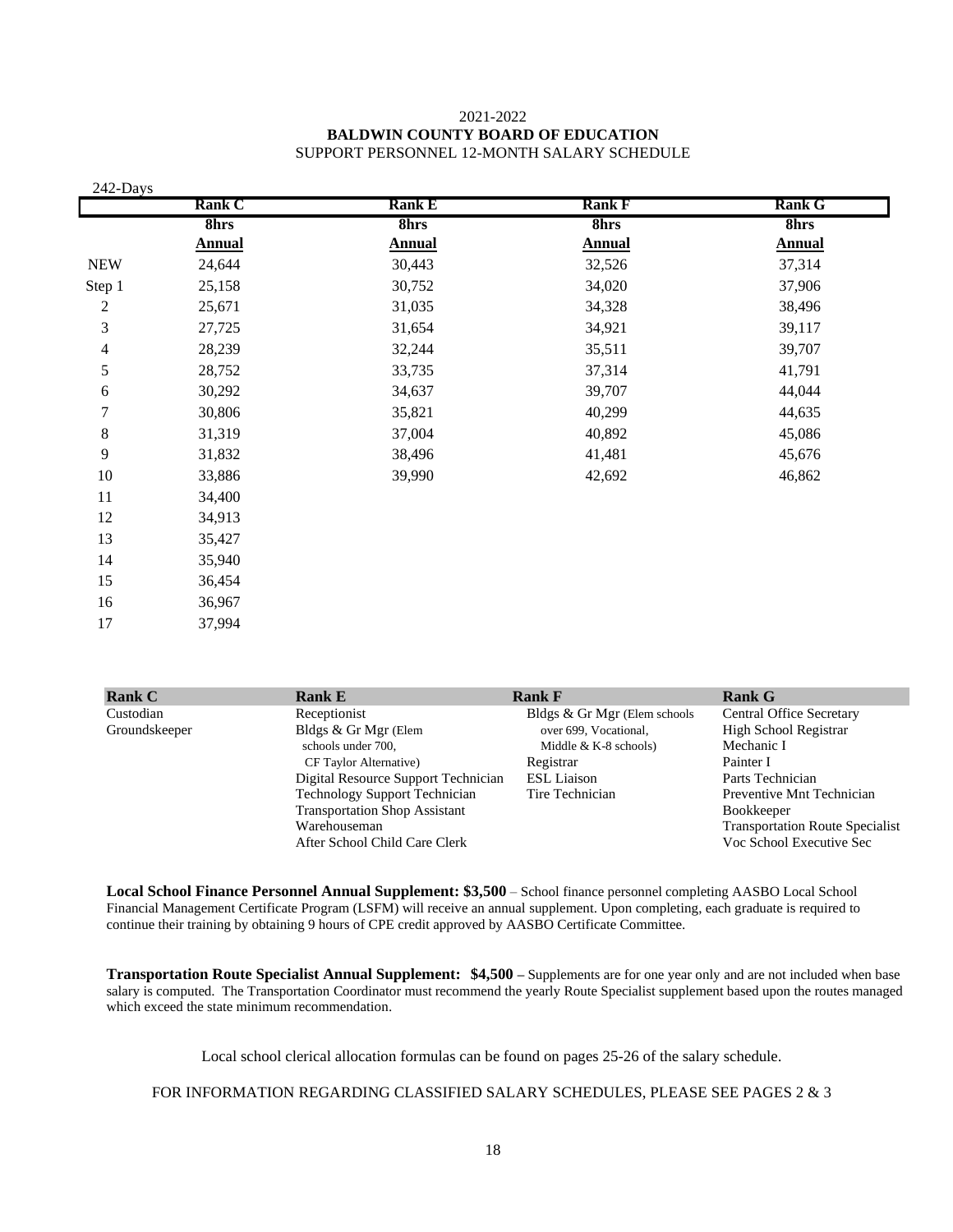#### 2021-2022 **BALDWIN COUNTY BOARD OF EDUCATION** SUPPORT PERSONNEL 10-MONTH SALARY SCHEDULE

202-Days

|                | <b>Rank C</b> |            | <b>Rank E</b> |            | <b>Rank F</b> |
|----------------|---------------|------------|---------------|------------|---------------|
|                | 8hrs          |            | 8hrs          |            | 8hrs          |
|                | Annual        |            | Annual        |            | Annual        |
| <b>NEW</b>     | 20,571        | <b>NEW</b> | 23,815        | <b>NEW</b> | 25,357        |
| Step1          | 20,827        | Step1      | 24,044        | Step1      | 26,461        |
| $\overline{c}$ | 21,085        | 2          | 24,252        | 2          | 26,689        |
| $\overline{3}$ | 22,029        | 3          | 24,710        | 3          | 27,130        |
| 4              | 22,285        | 4          | 25,147        | 4          | 27,591        |
| 5              | 22,628        | 5          | 26,254        | 5          | 28,990        |
| 6              | 24,000        | 6          | 26,919        | 6          | 30,850        |
| $\overline{7}$ | 24,428        |            | 27,830        | 7          | 31,309        |
| 8              | 24,771        | 8          | 28,751        | 8          | 31,770        |
| 9              | 25,285        | 9          | 29,910        | 9          | 32,228        |
| 10             | 26,571        | 10         | 31,070        | 10         | 33,169        |
| 11             | 26,828        |            |               |            |               |
| 12             | 27,342        |            |               |            |               |
| 13             | 27,771        |            |               |            |               |
| 14             | 28,286        |            |               |            |               |
| 15             | 29,142        |            |               |            |               |
| 16             | 29,571        |            |               |            |               |
| 17             | 30,857        |            |               |            |               |

| .ank C    | Rank E |                     |
|-----------|--------|---------------------|
| `ustodian | `lerk  | <b>CCT</b><br>lator |

Local school clerical allocation formulas can be found on page 25-26 of the salary schedule.

FOR INFORMATION REGARDING CLASSIFIED SALARY SCHEDULES, PLEASE SEE PAGES 2  $\&$  3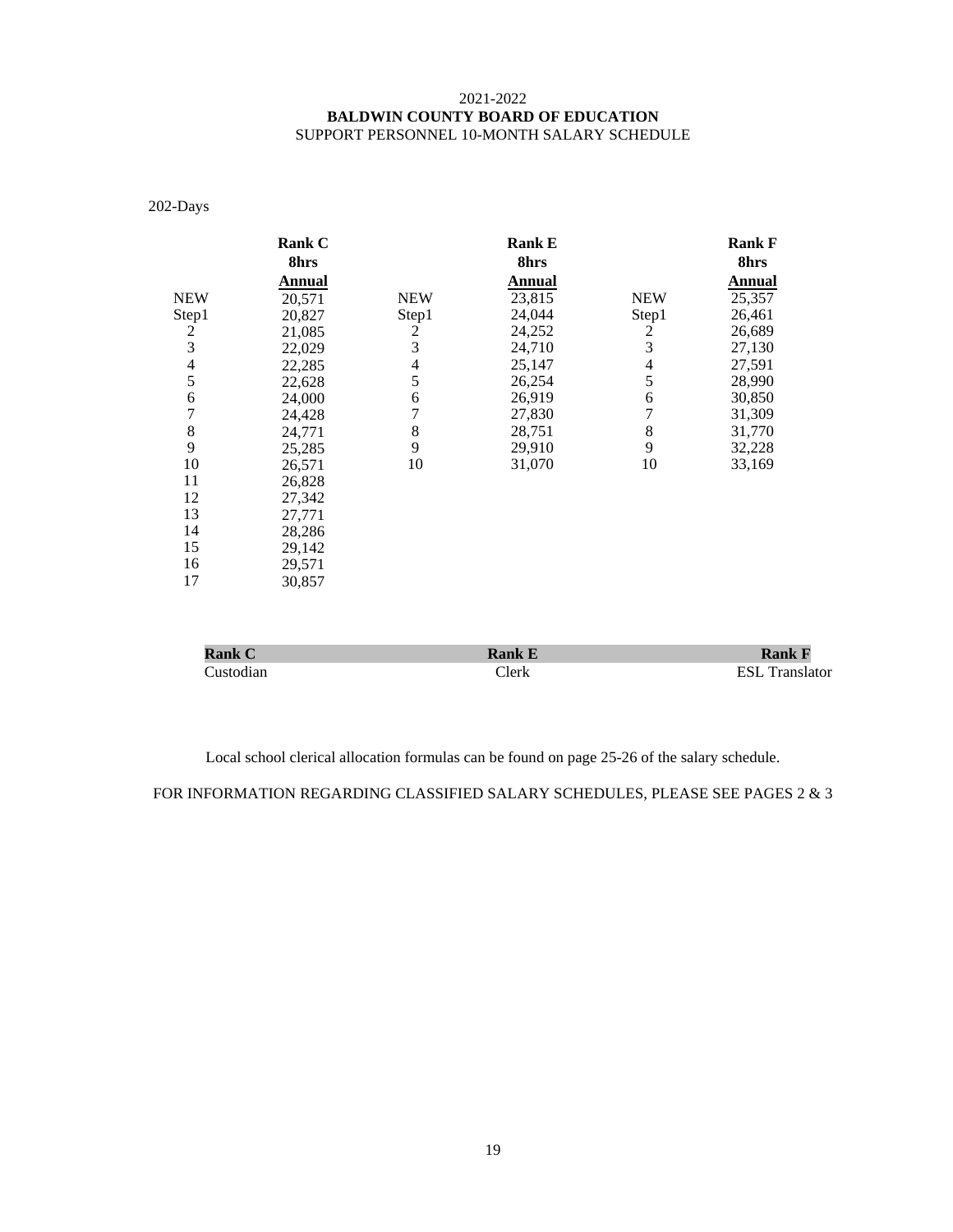#### 2021-2022 **BALDWIN COUNTY BOARD OF EDUCATION** CHILD NUTRITION MANAGER/LEAD MANAGER SALARY SCHEDULE

| <b>RANKE</b>        |                                                      | <b>RANK F</b>       |                                                     |  |
|---------------------|------------------------------------------------------|---------------------|-----------------------------------------------------|--|
| 187-Day CNP Manager |                                                      | 187-Day CNP Manager |                                                     |  |
|                     | (*schools with under 350 Avg Daily Meal Equivalents) |                     | (*schools with over 349 Avg Daily Meal Equivalents) |  |
|                     | 8hrs                                                 |                     | 8hrs                                                |  |
|                     | Annual                                               |                     | Annual                                              |  |
| <b>NEW</b>          | 23,258                                               | <b>NEW</b>          | 24,762                                              |  |
| Step 1              | 23,481                                               | Step 1              | 25,838                                              |  |
| 2                   | 23,684                                               | 2                   | 26,062                                              |  |
| 3                   | 24,130                                               | 3                   | 26,487                                              |  |
| 4                   | 24,557                                               | 4                   | 26,914                                              |  |
| 5                   | 25,635                                               |                     | 28,272                                              |  |
| 6                   | 26,285                                               | 6                   | 30,086                                              |  |
| 7                   | 27,140                                               |                     | 30,534                                              |  |
| 8                   | 28,038                                               | 8                   | 30,983                                              |  |
| 9                   | 29,167                                               | 9                   | 31,429                                              |  |
| 10                  | 30,298                                               | 10                  | 32,347                                              |  |
|                     |                                                      |                     |                                                     |  |

| <u>RANK G</u> | <b>RANK GM</b>                                      |                |                           |  |
|---------------|-----------------------------------------------------|----------------|---------------------------|--|
|               | 187-Day CNP Manager                                 |                |                           |  |
|               | (*schools with over 700 Avg Daily Meal Equivalents) |                | 202- Day CNP Lead Manager |  |
|               | 8hrs                                                |                | 8hrs                      |  |
|               | <b>Annual</b>                                       |                | Annual                    |  |
| <b>NEW</b>    | 30,228                                              | <b>NEW</b>     | 40,490                    |  |
| Step 1        | 30,684                                              | Step 1         | 40,895                    |  |
| 2             | 32,294                                              | $\mathfrak{D}$ | 41,507                    |  |
| 3             | 34,033                                              | 3              | 41,923                    |  |
| 4             | 34,491                                              | 4              | 42,550                    |  |
| 5             | 34,840                                              | 5              | 42,977                    |  |
| 6             | 35,296                                              | 6              | 43,621                    |  |
| 7             | 36,151                                              | 7              | 44,939                    |  |
| 8             | 37,004                                              | 8              | 45,387                    |  |
| 9             | 38,094                                              | 9              | 46,069                    |  |
| 10            | 39,225                                              | 10             | 46,761                    |  |

\*The ADME is based on Average Daily Meal Equivalents for 3 consecutive months of the preceding or current school year. ADME time equivalents are as follows: March-May effective first day of contract year, August-November effective December 1, and December-February effective March 1.

FOR INFORMATION REGARDING CLASSIFIED SALARY SCHEDULES, PLEASE SEE PAGES 2 & 3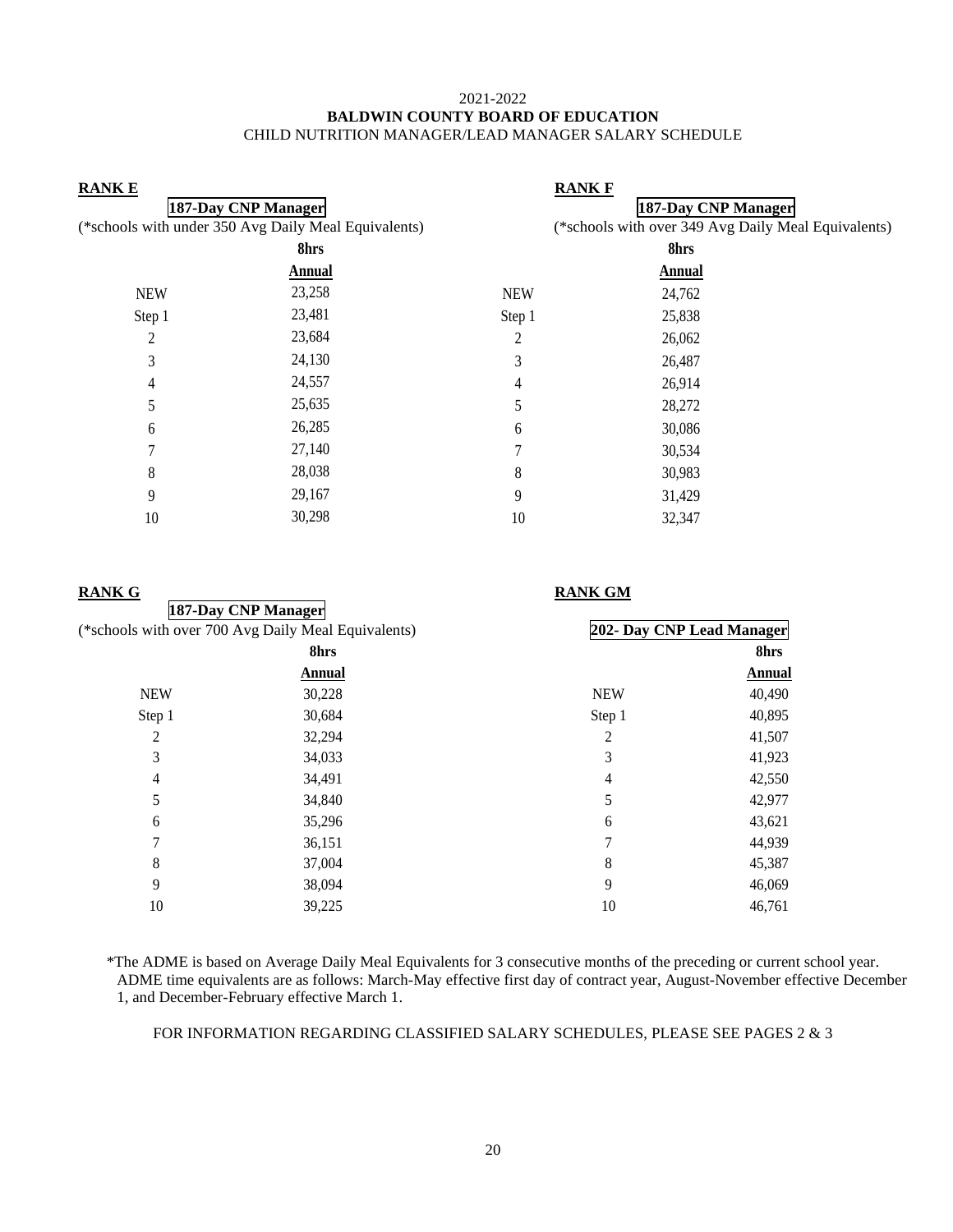#### 2021-2022 **BALDWIN COUNTY BOARD OF EDUCATION** CHILD NUTRITION WORKER/ASSISTANT MANAGER SALARY SCHEDULE

#### **RANK C**

|                  |        | 185-Day CNP Worker |  |
|------------------|--------|--------------------|--|
|                  | 6.5hrs | 7.5hrs             |  |
|                  | Annual | Annual             |  |
| <b>NEW</b>       | 14,510 | 16,372             |  |
| Step 1           | 14,728 | 16,623             |  |
| $\overline{2}$   | 14,946 | 16,873             |  |
| $\mathfrak{Z}$   | 15,163 | 17,124             |  |
| $\overline{4}$   | 15,584 | 17,608             |  |
| 5                | 16,191 | 18,311             |  |
| $\boldsymbol{6}$ | 16,959 | 19,253             |  |
| $\sqrt{ }$       | 17,117 | 19,448             |  |
| 8                | 17,424 | 19,826             |  |
| 9                | 17,727 | 20,202             |  |
| 10               | 18,032 | 20,575             |  |
| 11               | 18,191 | 20,773             |  |
| 12               | 18,672 | 21,345             |  |
| 13               | 19,153 | 21,899             |  |
| 14               | 19,818 | 22,671             |  |
| 15               | 20,470 | 23,419             |  |
| 16               | 21,276 | 24,350             |  |
| 17               | 22,116 | 25,315             |  |

#### **RANK E**

|            | 185-Day CNP Assistant Manager |
|------------|-------------------------------|
|            | $7.5$ hrs                     |
|            | Annual                        |
| <b>NEW</b> | 20,630                        |
| Step 1     | 20,826                        |
| 2          | 21,005                        |
| 3          | 21,401                        |
| 4          | 21,774                        |
| 5          | 22,724                        |
| 6          | 23,295                        |
| 7          | 24,047                        |
| 8          | 24,797                        |
| 9          | 25,747                        |
| 10         | 26,695                        |
|            |                               |

#### FOR INFORMATION REGARDING CLASSIFIED SALARY SCHEDULES, PLEASE SEE PAGES 2  $\&$  3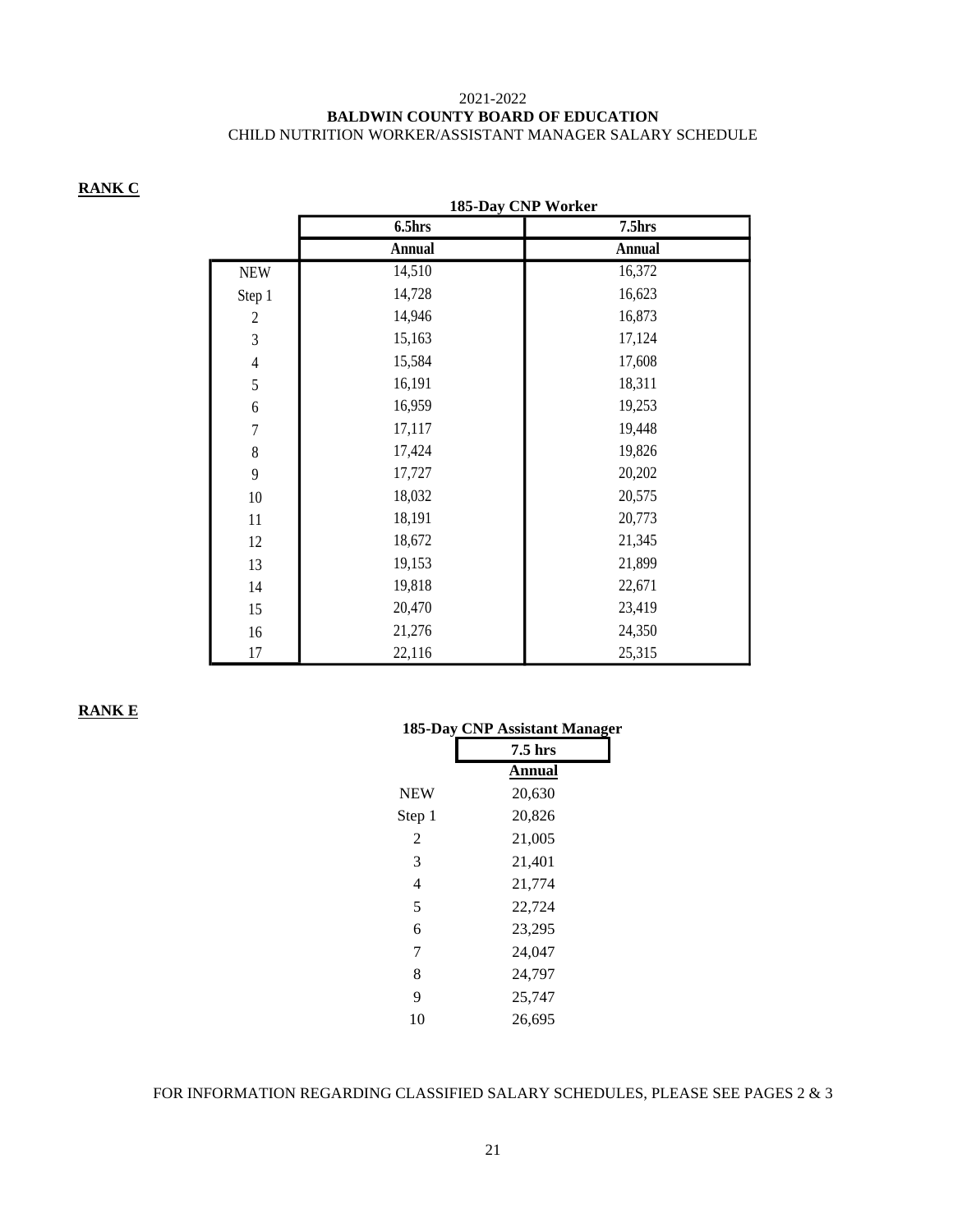#### 2021-2022 **BALDWIN COUNTY BOARD OF EDUCATION** STUDENT SUPPORT 9-MONTH SALARY SCHEDULE

182-days

| <b>RANKP</b><br>*Interpreter<br>7 hours |                          | <b>RANK FP</b><br>Preschool Aide<br>7.5 hours<br><b>Annual</b> |
|-----------------------------------------|--------------------------|----------------------------------------------------------------|
| 27,115                                  | <b>NEW</b>               | 22,827                                                         |
| 28,219                                  | Step 1                   | 23,020                                                         |
| 30,651                                  | 2                        | 23,195                                                         |
| 31,686                                  | 3                        | 23,583                                                         |
| 32,065                                  | $\overline{\mathcal{A}}$ | 23,952                                                         |
| 32,462                                  | 5                        | 24,886                                                         |
| 32,824                                  | 6                        | 25,450                                                         |
| 33,563                                  | 7                        | 26,187                                                         |
| 34,301                                  | 8                        | 26,927                                                         |
| 35,236                                  | 9                        | 27,861                                                         |
| 36,168                                  | 10                       | 28,794                                                         |
|                                         | <b>Annual</b>            |                                                                |

\*Interpreter starting salary: NEW – Holds permit & no experience (Levels I, II, III); Step  $6$  – Licensed (Levels IV & V)

| <b>RANK F</b><br>Paraprofessional & OCS |                       | <b>RANKE</b><br><b>Instructional Aide</b><br>(Media, ESL & Driver Ed & Classroom) |                       |  |
|-----------------------------------------|-----------------------|-----------------------------------------------------------------------------------|-----------------------|--|
|                                         | 7hrs<br><b>Annual</b> |                                                                                   | 7hrs<br><b>Annual</b> |  |
| <b>NEW</b>                              | 20,263                | <b>NEW</b>                                                                        | 19,047                |  |
| Step 1                                  | 21,134                | Step 1                                                                            | 19,228                |  |
| 2                                       | 21,315                | 2                                                                                 | 19,393                |  |
| 3                                       | 21,660                | 3                                                                                 | 19,754                |  |
| 4                                       | 22,005                | 4                                                                                 | 20,098                |  |
| 5                                       | 23,056                | 5                                                                                 | 20,969                |  |
| 6                                       | 24,451                | 6                                                                                 | 21,495                |  |
| 7                                       | 24,796                | 7                                                                                 | 22,185                |  |
| 8                                       | 25,142                | 8                                                                                 | 22,876                |  |
| 9                                       | 25,488                | 9                                                                                 | 23,746                |  |
| 10                                      | 26,194                | 10                                                                                | 24,616                |  |

#### FOR INFORMATION REGARDING CLASSIFIED SALARY SCHEDULES, PLEASE SEE PAGES 2 & 3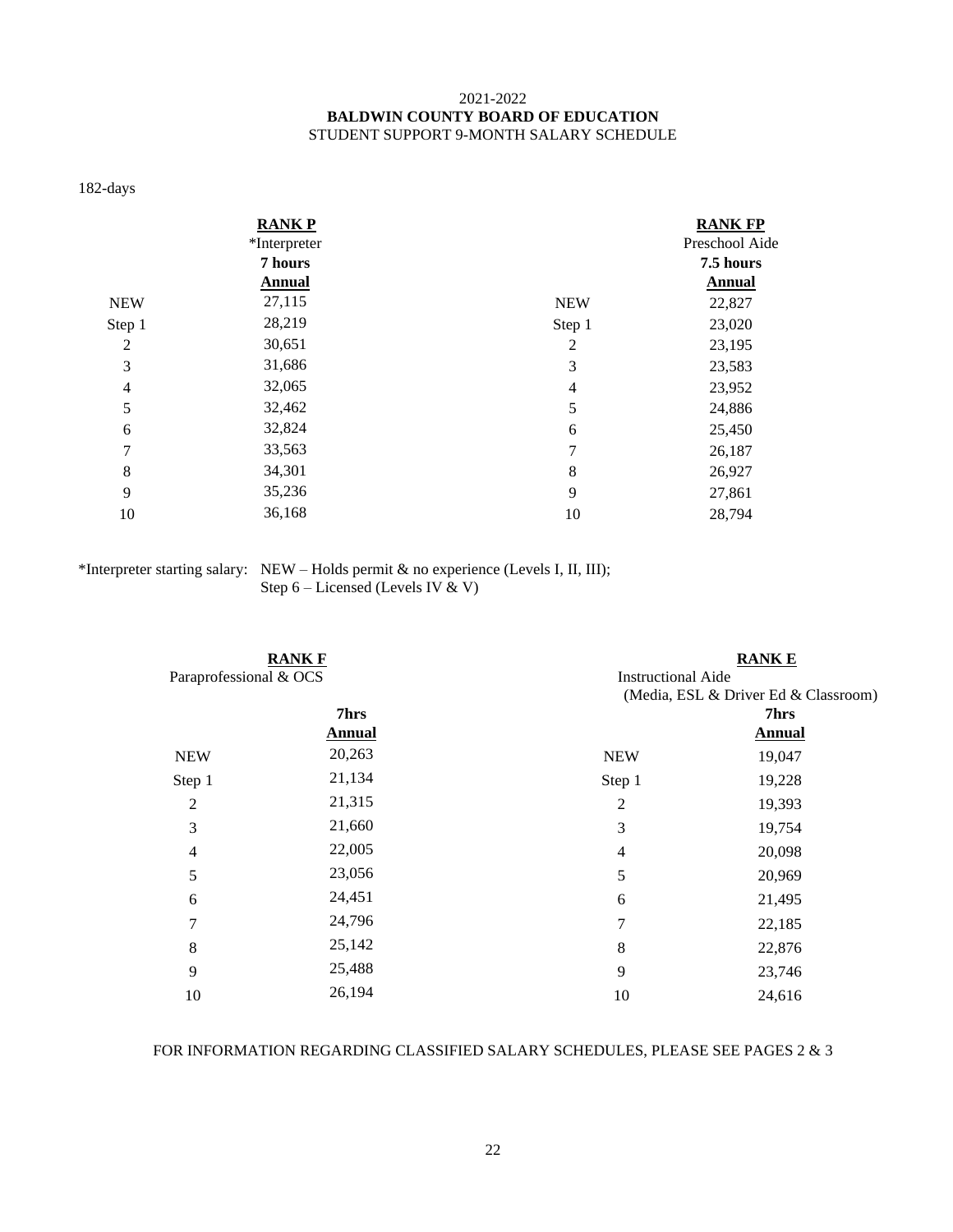#### 2021-2022 **BALDWIN COUNTY BOARD OF EDUCATION** FACILITIES AND MAINTENANCE SUPPLEMENTAL PAY

Any employee working in the area of manual trades who has a certificate, special trade's diploma, and license or two-year degree showing proficiency will be eligible for annual supplemental pay. The certificate or license must have been issued by a national or state board in which proficiency is determined by rigorous training and subsequent examination. In order to receive the supplemental pay each year, the employee must present the renewal to Human Resources within 60 days of the expiration date. If not received within 60 days, the supplement will be discontinued. The payment of the supplements will coincide with the contract year of July 1 to June 30.

| <b>Certification/License/Diploma</b>                                                                                                                                                                                                                                                                                                                  | <b>Supplemental Pay</b> | Job/Trade                                                                                  |
|-------------------------------------------------------------------------------------------------------------------------------------------------------------------------------------------------------------------------------------------------------------------------------------------------------------------------------------------------------|-------------------------|--------------------------------------------------------------------------------------------|
| 2 year Trade School Certificate or Associate<br>Degree in Trades from a regionally accredited<br>program related to the field in which the<br>employee is working.                                                                                                                                                                                    | 546.00                  | Any trade                                                                                  |
| Satisfactory scores on NOCTI Test *                                                                                                                                                                                                                                                                                                                   | 546.00                  | Any trade not covered under other trades that<br>have a Journeyman or Master Certification |
| Freon Certification (state card)                                                                                                                                                                                                                                                                                                                      | 546.00                  | <b>HVAC</b>                                                                                |
| Current Journeyman (renewable annually)                                                                                                                                                                                                                                                                                                               | 820.00                  | Any trade                                                                                  |
| Alabama Refrigeration Contractors Certification<br>(renewable annually)                                                                                                                                                                                                                                                                               | 1092.00                 | <b>HVAC</b>                                                                                |
| Heating & Air Conditioning Contractors<br>Certification (renewable annually)                                                                                                                                                                                                                                                                          | 1092.00                 | <b>HVAC</b>                                                                                |
| Master (renewable annually)                                                                                                                                                                                                                                                                                                                           | 1092.00                 | Any trade                                                                                  |
| If an employee holds two Master or Journeyman<br>Licenses in different areas and furnishes proof of<br>payment to the official licensing entity for said<br>licenses, the employee will be eligible for<br>additional compensation up to the limit of two<br>supplements, regardless of whether both<br>certifications are shown on one license card. | 1092.00                 | Any trade                                                                                  |

- 1. A maximum of two supplements may be combined if related to the area of work of the employee.
- 2. Employees who have certifications must present proof of recertification annually, for those that are granted annually, in order to continue receiving the supplement. For those certifications which are valid for five years, the employee must present proof of recertification at the end of the fifth year showing that the recertification has been renewed.

\*NOCTI – National Occupational Competency Testing Institute – www.nocti.org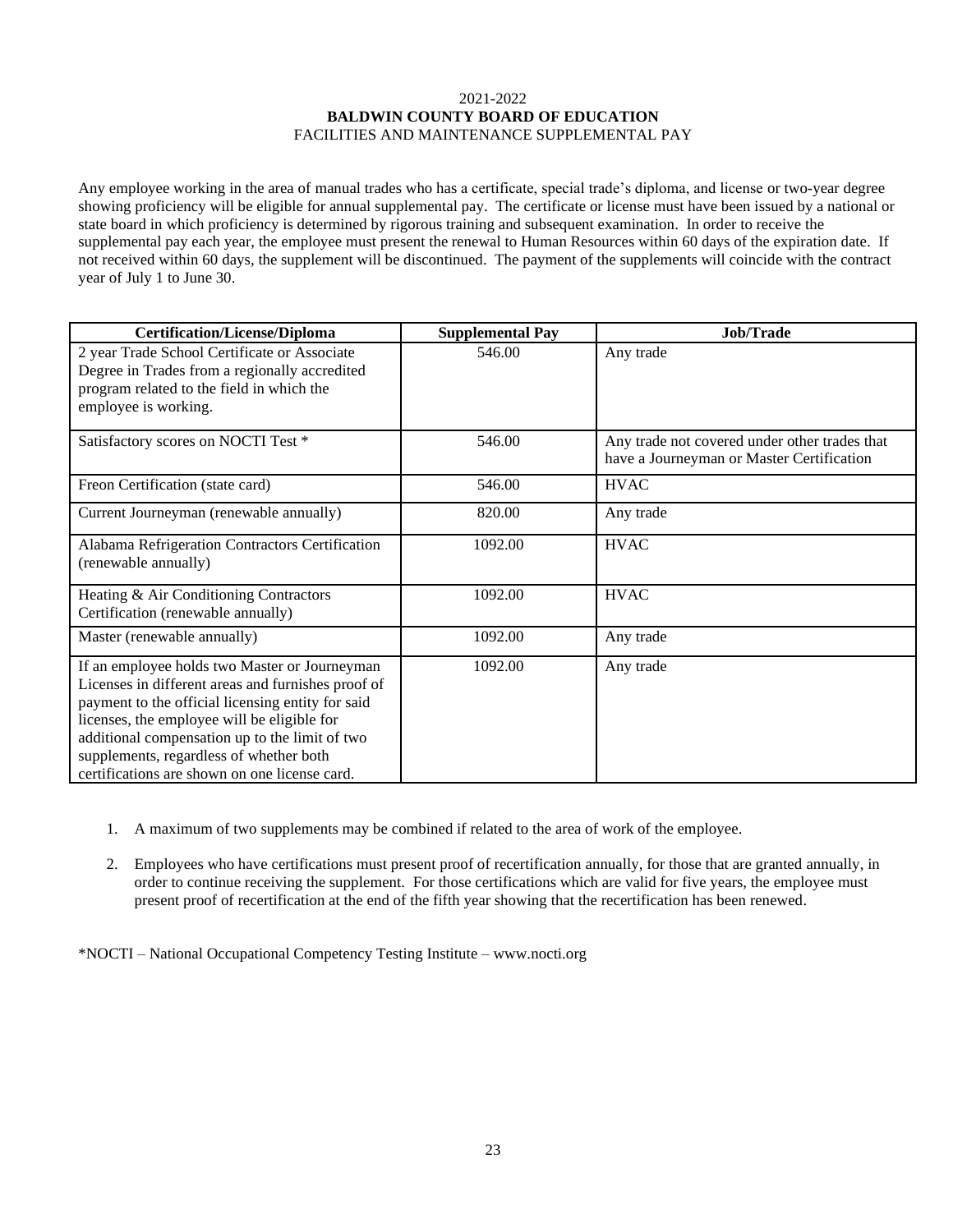#### 2021-2022 **BALDWIN COUNTY BOARD OF EDUCATION** TRANSPORTATION SUPPLEMENTAL PAY

Any employee working in the area of manual trades who has a certificate, special trade's diploma, and license or two-year degree showing proficiency will be eligible for annual supplemental pay. The certificate or license must have been issued by a national or state board in which proficiency is determined by rigorous training and subsequent examination. In order to receive the supplemental pay each year, the employee must present the renewal to Human Resources within 60 days of the expiration date. If not received within 60 days, the supplement will be discontinued. The payment of the supplements will coincide with the contract year of July 1 to June 30.

| <b>Position</b>                          | <b>Number of ASE* Certifications</b> | <b>Supplemental Pay</b> |
|------------------------------------------|--------------------------------------|-------------------------|
|                                          |                                      |                         |
| School Bus Technician (Mechanic)         |                                      | 109.00                  |
| School Bus Technician (Mechanic)         | $\mathfrak{D}$                       | 218.00                  |
| School Bus Technician (Mechanic)         | 3                                    | 328.00                  |
| School Bus Technician (Mechanic)         | 4                                    | 437.00                  |
| School Bus Technician (Mechanic)         | 5                                    | 546.00                  |
| School Bus Technician (Mechanic)         | 6                                    | 655.00                  |
| <b>Master Bus Technician (Mechanic)</b>  | 7                                    | 1092.00                 |
| Collision/Repair Technician**            |                                      | 109.00                  |
| Collision/Repair Technician              |                                      | 218.00                  |
| Collision/Repair Technician              | 3                                    | 328.00                  |
| Collision/Repair Technician              | 4                                    | 437.00                  |
| Collision/Repair Technician              | 5                                    | 546.00                  |
|                                          |                                      |                         |
| <b>Certification/License/Diploma</b>     | Job/Trade                            | <b>Supplemental Pay</b> |
| 2 year Trade School Certificate or       | Any trade in the Transportation or   | 546.00                  |
| Associate Degree in Trades from a        | Automotive field                     |                         |
| regionally accredited program related to |                                      |                         |
| the field in which the employee is       |                                      |                         |
| working.                                 |                                      |                         |

- 1. A maximum of two supplements may be combined if related to the area of work of the employee. Two supplements within the same position area are not considered combinations.
- 2. Employees who have certifications must present proof of recertification annually, for those that are granted annually, in order to continue receiving the supplement. For those certifications which are valid for five years, the employee must present proof of recertification at the end of the fifth year showing that the recertification has been renewed.

\*ASE – Automotive Service Excellence (certified) – www.ase.com

\*\*After obtaining the Master Bus Mechanic Certification, the employee may pursue Collision/Repair Certifications for a combination of supplements with a maximum of \$1,638.00.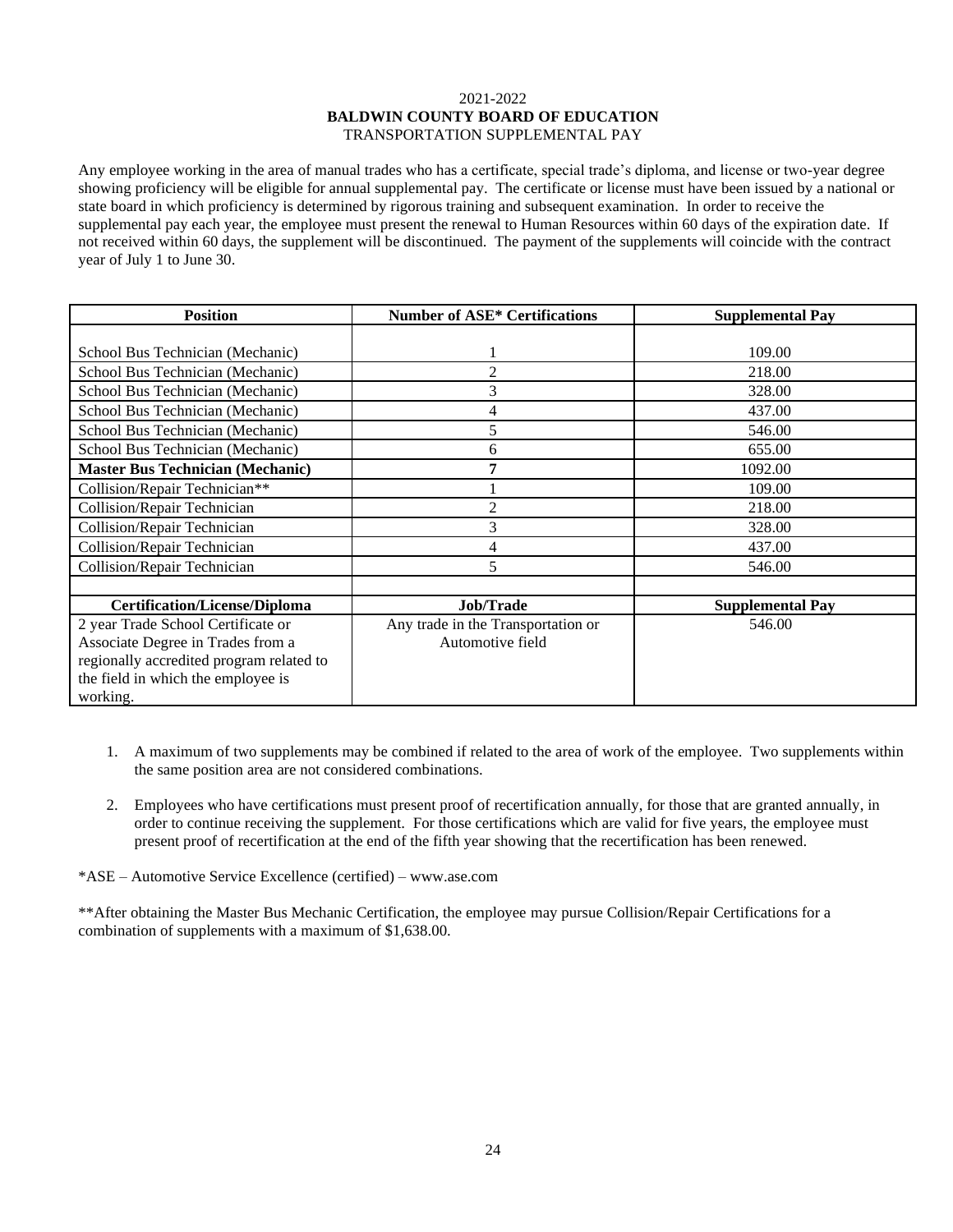#### 2021-2022

#### **BALDWIN COUNTY BOARD OF EDUCATION**

SUBSTITUTE SALARY SCHEDULE

(Substitutes will only be paid for actual days worked)

#### **SUBSTITUTE TEACHERS** FULL-TIME DAILY RATE

#### **ADMINISTRATIVE SUBSTITUTES** FULL-TIME DAILY RATE

Administrative Certification ...........................................................\$265.00

Degrees earned only at regionally accredited institutions are applicable. An official transcript is required for college credit. A copy of the valid Alabama Teacher Certificate or valid Alabama Administrative Certificate is required for certificated credit.

System Requirements:

- A high school diploma or equivalent excluding CNP, Custodians, Bus Aides & Bus Drivers
- A valid Alabama Substitute Teacher Certificate or valid Alabama Teacher Certificate for those positions requiring valid Alabama certification
- Principal interview
- Adherence to all policies and procedures relating to substitute teaching
- Fingerprint submission as required by Alabama State law
- Valid Alabama Administrative Certification for administrative vacancies and a minimum of one year administrative experience.

#### \*Criteria for extended rate:

- ➢ Teacher must hold credentials applicable for specified vacancy according to current published ALSDE *Subject and Personnel Codes* manual (i.e. certification, HQ status, training, additional coursework, etc), unless otherwise approved by the Human Resources Department.
- ➢ Vacancy must be in same certificated position for 20 or more consecutive business days and at principal's request. Higher rate may be retroactive to  $1<sup>st</sup>$  day of extended vacancy.
- $\triangleright$  In cases of vacancies in positions for which a bachelor's degree is not a prerequisite for certification (i.e. some technical areas such as welding, cosmetology, building construction, etc), five years of experience within the preceding ten years as a wage-earner in the technical enterprise that is to be taught may be used as basis for the extended period rate of pay.

#### **CLASSIFIED SUBSTITUTES** RATE

| ,,,,,,,,,,,,,,,,,                                                     |
|-----------------------------------------------------------------------|
|                                                                       |
|                                                                       |
| School Bookkeeper & Licensed Practical Nurse (LPN Licensed)14.46/hour |
|                                                                       |
| Social Worker, Occupational & Physical Therapist 15.66/hour           |
|                                                                       |
|                                                                       |

#### **SUPPORT SUBSTITUTES FOR EXTENDED PERIOD VACANCIES†**

of the supplement category of the Bus Driver Salary Schedule. (page 15)

**†**Vacancy must be in same position for 20 or more consecutive business days and at principal's request. Higher rate may be retroactive to 1<sup>st</sup> day of extended vacancy.

\*\*Extended vacancy substitute bookkeepers must be approved by the Chief Financial Officer.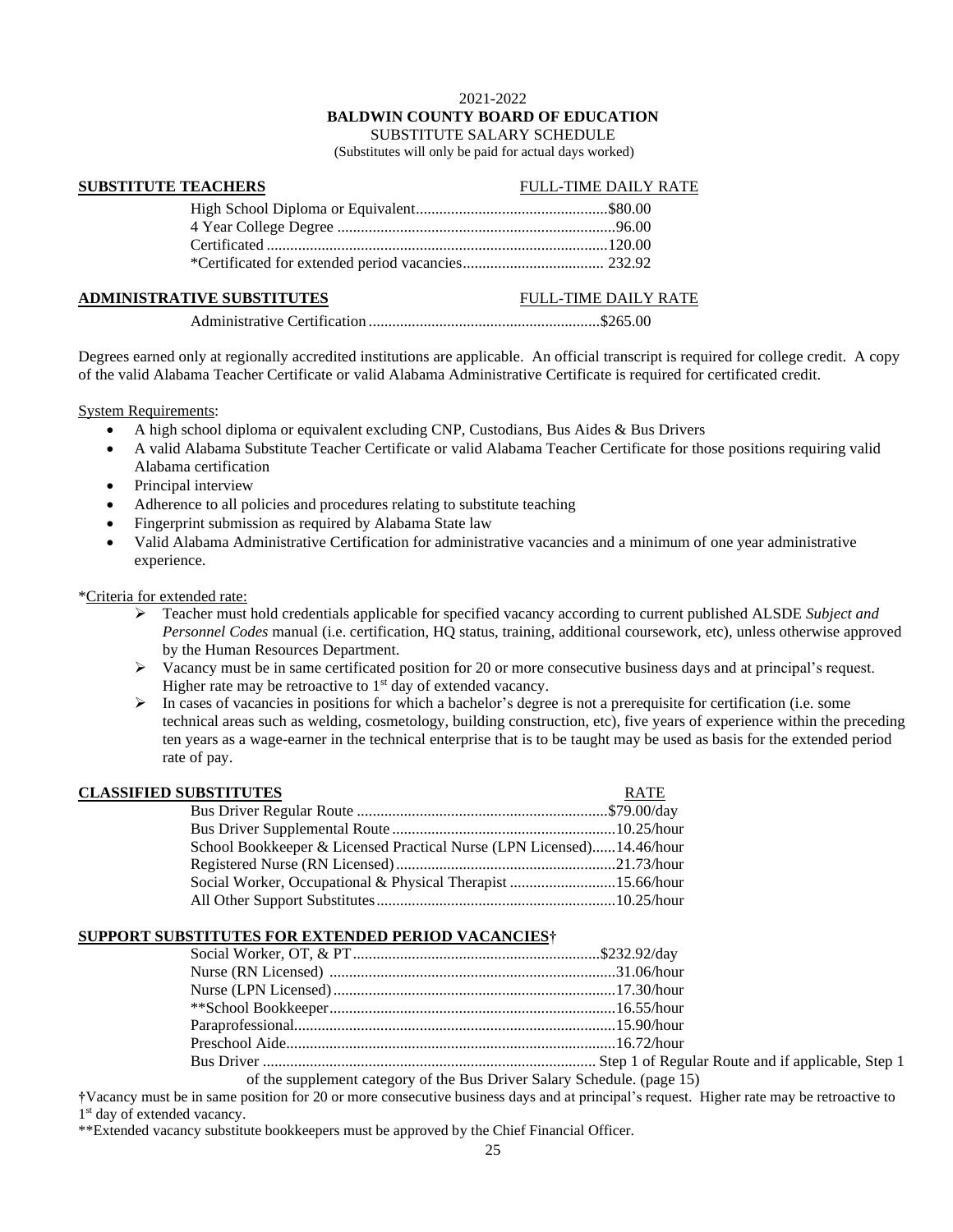#### 2021-2022

#### **BALDWIN COUNTY BOARD OF EDUCATION**

CLERICAL ALLOCATION FORMULA

(Allocations may be revised as needed during years of proration)

## **SENIOR HIGH SCHOOLS**

| Enrollment $-1500+$       |                  |             | Enrollment $-1000 - 1499$ |                  |             |
|---------------------------|------------------|-------------|---------------------------|------------------|-------------|
| NUMBER OF POSITIONS       | <b>MONTHS/YR</b> | <b>RANK</b> | NUMBER OF POSITIONS       | <b>MONTHS/YR</b> | <b>RANK</b> |
| 6 - 1 Executive Secretary | 12               |             | 5 - 1 Executive Secretary | 12               |             |
| 1 Bookkeeper              | 12               | G           | 1 Bookkeeper              | 12               | G           |
| 1 Registrar               | 12               | G           | 1 Registrar               | 12               | G           |
| 3 Clerks                  | 10               | E           | 2 Clerks                  | 10               | E           |
| Enrollment – Under 1000   |                  |             |                           |                  |             |
| NUMBER OF POSITIONS       | <b>MONTHS/YR</b> | <b>RANK</b> |                           |                  |             |
| 4 - 1 Executive Secretary | 12               |             |                           |                  |             |
| 1 Bookkeeper              | 12               | G           |                           |                  |             |
| 1 Registrar               | 12               | G           |                           |                  |             |
| 1 Clerk                   | 10               | E           |                           |                  |             |

| $Enrollment - 1500+$  |                  | Enrollment $-1000 - 1499$ |                           |                  |             |
|-----------------------|------------------|---------------------------|---------------------------|------------------|-------------|
| MBER OF POSITIONS     | <b>MONTHS/YR</b> | <b>RANK</b>               | NUMBER OF POSITIONS       | <b>MONTHS/YR</b> | <b>RANK</b> |
| 1 Executive Secretary |                  |                           | 5 - 1 Executive Secretary | 12               |             |
| 1 Bookkeeper          |                  | G                         | 1 Bookkeeper              | 12               | G           |
| 1 Registrar           |                  | G                         | 1 Registrar               | 12               | G           |
| 3 Clerks              | 10               | Е                         | 2 Clerks                  | 10               | Е           |

#### **ALTERNATIVE SCHOOL VOCATIONAL SCHOOLS**

| NUMBER OF POSITIONS | <b>MONTHS/YR</b> | <b>RANK</b> | NUMBER OF POSITIONS       | <b>MONTHS/YR</b> | <b>RANK</b> |
|---------------------|------------------|-------------|---------------------------|------------------|-------------|
| 1 - 1 Receptionist  |                  |             | 2 - 1 Executive Secretary |                  |             |

## **VIRTUAL SCHOOL**

| NUMBER OF POSITIONS | <b>MONTHS/YR</b> | <b>RANK</b> |
|---------------------|------------------|-------------|
| 3 -1 Bookkeeper     | 12               | G           |
| 1 Registrar         | 12               | G           |
| 1 Receptionist      | 12               | E           |

#### **MIDDLE & K-8 SCHOOLS**

| Enrollment $-1500+$        |                  |             | Enrollment $-1000 - 1499$  |                  |             |  |
|----------------------------|------------------|-------------|----------------------------|------------------|-------------|--|
| <b>NUMBER OF POSITIONS</b> | <b>MONTHS/YR</b> | <b>RANK</b> | NUMBER OF POSITIONS        | <b>MONTHS/YR</b> | <b>RANK</b> |  |
| 6 - 1 Bookkeeper           | 12               | G           | 5 - 1 Bookkeeper           | 12               | G           |  |
| 1 Registrar                | 12               | F           | 1 Registrar                | 12               | F           |  |
| 4 Clerks                   | 10               | Е           | 3 Clerks                   | 10               | Е           |  |
| Enrollment $-700 - 999$    |                  |             | Enrollment – Under 700     |                  |             |  |
| <b>NUMBER OF POSITIONS</b> | <b>MONTHS/YR</b> | <b>RANK</b> | <b>NUMBER OF POSITIONS</b> | <b>MONTHS/YR</b> | <b>RANK</b> |  |
| 4 - 1 Bookkeeper           | 12               | G           | 3 - 1 Bookkeeper           | 12               | G           |  |
| 1 Registrar                | 12               | F           | 1 Registrar                | 12               | F           |  |
| 2 Clerks                   | 10               | Е           | 1 Clerk                    | 10               | Е           |  |

Enrollment will be reviewed by May 1 each year to determine if allocations will need to be adjusted at the beginning of the applicable contract year, of the upcoming school year, due to a decrease in enrollment. Additionally, enrollment will be reviewed upon receipt of the 20-day attendance report to determine if allocations will need to be increased for the current school year.

| NUMBER OF POSITIONS | MONTHS/YR | <b>RANK</b> | NUMBER OF POSITIONS       | MONTHS/YR RANK |  |
|---------------------|-----------|-------------|---------------------------|----------------|--|
| 1 - 1 Receptionist  |           |             | 2 - 1 Executive Secretary |                |  |
|                     |           |             | l Registrar               |                |  |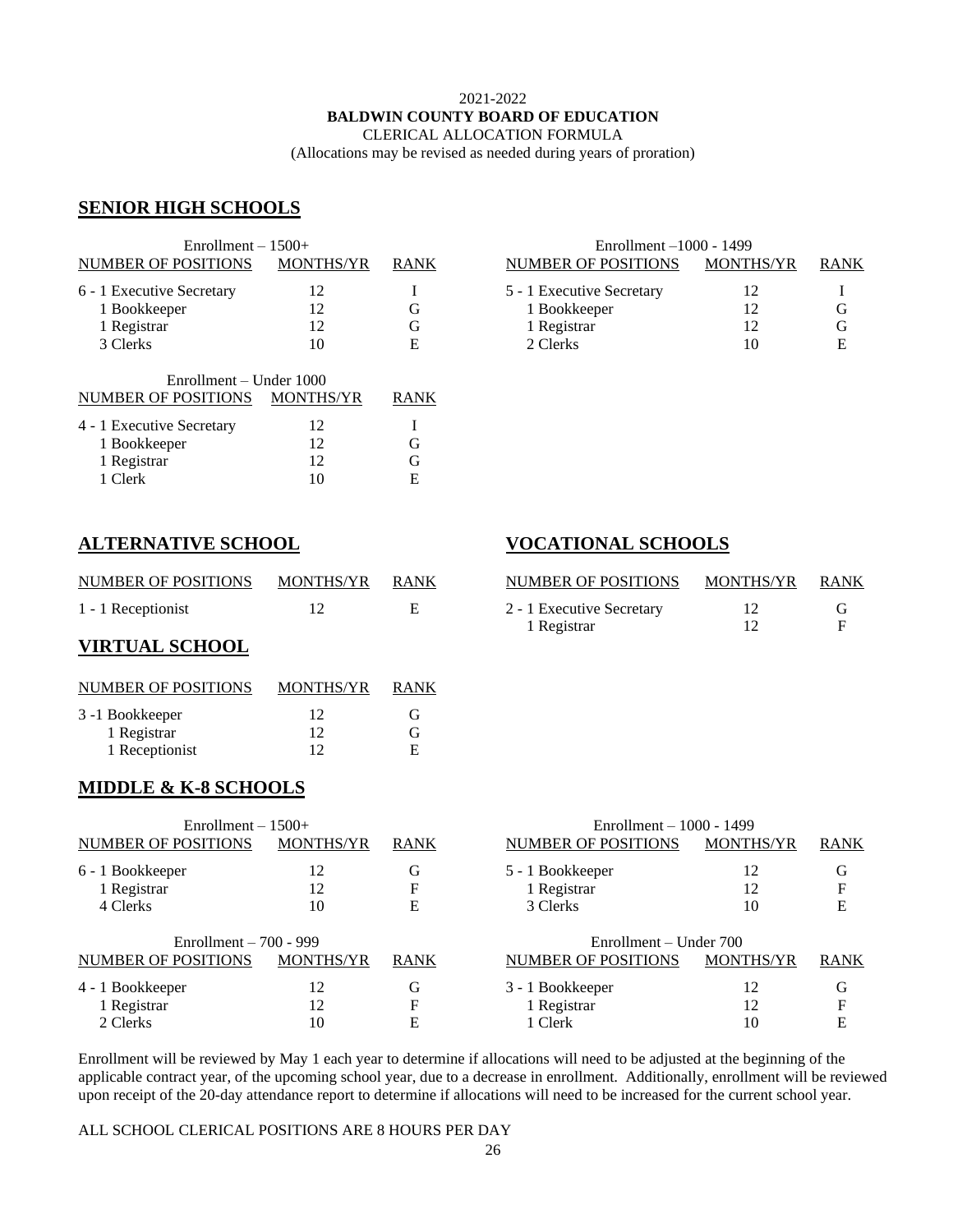#### 2021-2022 **BALDWIN COUNTY BOARD OF EDUCATION**

CLERICAL ALLOCATION FORMULA

(Allocations may be revised as needed during years of proration)

1000 - 1499

## **ELEMENTARY SCHOOLS**

| $Enrollment - 1500+$    |                  |             | Enrollment $-1000 - 1499$  |                  |             |  |
|-------------------------|------------------|-------------|----------------------------|------------------|-------------|--|
| NUMBER OF POSITIONS     | <b>MONTHS/YR</b> | <b>RANK</b> | <b>NUMBER OF POSITIONS</b> | <b>MONTHS/YR</b> | <b>RANK</b> |  |
| 6 - 1 Bookkeeper        | 12               | G           | 5 - 1 Bookkeeper           | 12               | G           |  |
| 1 Registrar             | 12               | F           | 1 Registrar                | 12               | F           |  |
| 4 Clerks                | 10               | E           | 3 Clerks                   | 10               | E           |  |
| Enrollment $-700 - 999$ |                  |             | Enrollment $-300 - 699$    |                  |             |  |
| NUMBER OF POSITIONS     | <b>MONTHS/YR</b> | <b>RANK</b> | <b>NUMBER OF POSITIONS</b> | <b>MONTHS/YR</b> | <b>RANK</b> |  |
| 4 - 1 Bookkeeper        | 12               | G           | 3 - 1Bookkeeper            | 12               | G           |  |
| 1 Registrar             | 12               | F           | 1 Registrar                | 12               | F           |  |
| 2 Clerks                | 10               | E           | 1 Clerk                    | 10               | E           |  |
| Enrollment – Under 300  |                  |             |                            |                  |             |  |
| NUMBER OF POSITIONS     | <b>MONTHS/YR</b> | <b>RANK</b> |                            |                  |             |  |
| 2 - 1 Bookkeeper        | 12               | G           |                            |                  |             |  |
| 1 Registrar             | 12               | F           |                            |                  |             |  |

Enrollment will be reviewed by May 1 each year to determine if allocations will need to be adjusted at the beginning of the applicable contract year, of the upcoming school year, due to a decrease in enrollment. Additionally, enrollment will be reviewed upon receipt of the 20-day attendance report to determine if allocations will need to be increased for the current school year.

#### ALL SCHOOL CLERICAL POSITIONS ARE 8 HOURS PER DAY